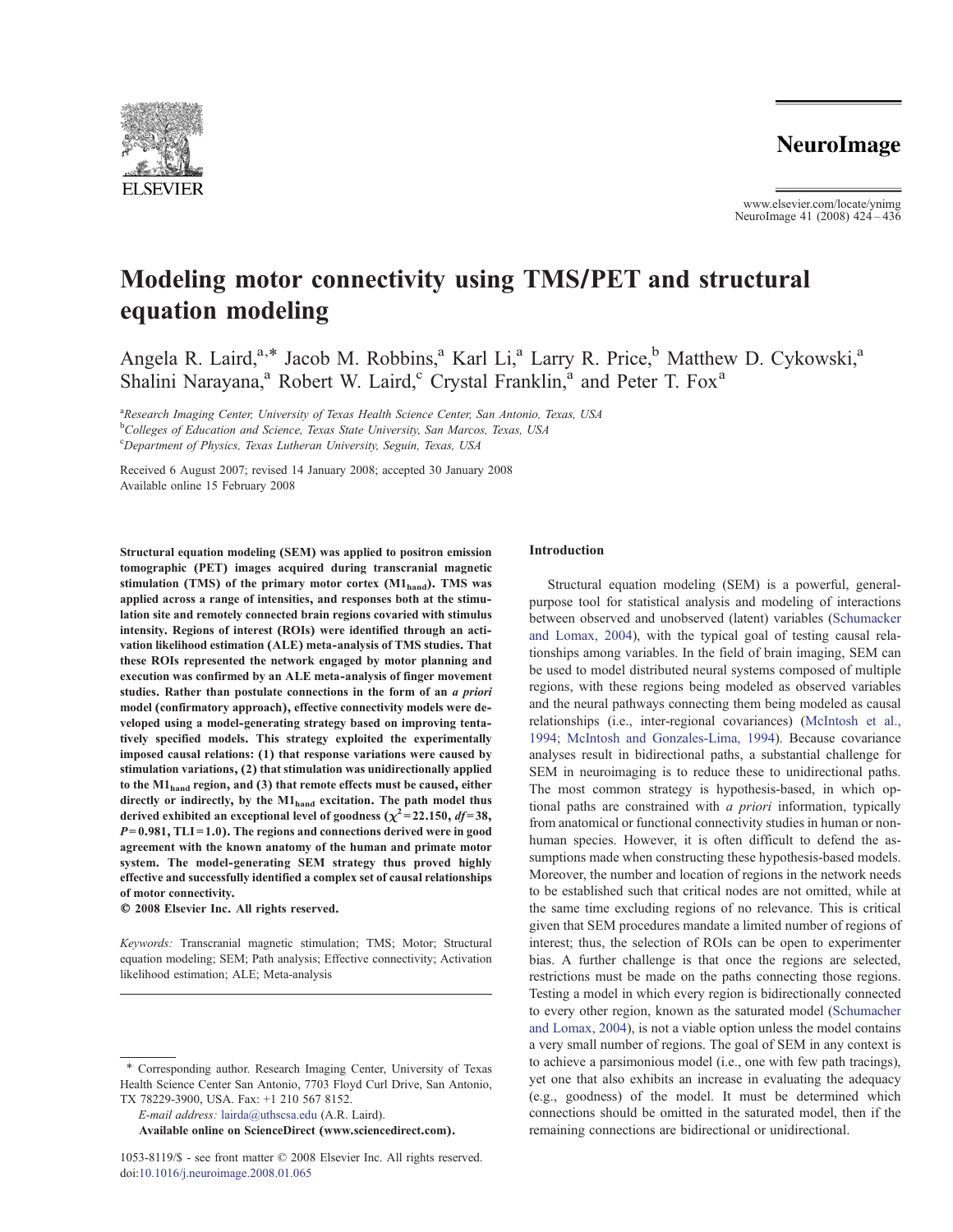Recent studies have attempted to address these questions by developing methods to constrain starting models prior to SEM (Patel et al., 2006; Zheng and Rajapakse, 2006). The purpose of these methods is to analyze the structure of the data in order to determine strong relationships that can later be modeled using SEM in a confirmatory approach. However, SEM theory provides an alternate way of analyzing covariance structure between variables, one that specifies tentative models that best fit the given data (Hershberger et al., 2003). Exploratory SEM methods have been utilized in previous studies investigating bimanual coordination (Zhuang et al., 2005), tactile shape perception (Peltier et al., 2007), and to some extent, semantic decision-making with covert articulation (Bullmore et al., 2000). These studies restricted their analyses to a very small number of brain regions and/or imposed initial constraints on various possible paths. Here, the goal was to investigate the applicability of exploratory structural equation modeling in positron emission tomography (PET) data during transcranial magnetic stimulation (TMS) with a large number of neural regions and no assumed constraints of the initial model.

TMS has been used in conjunction with imaging methods such as PET (Fox et al., 1997; Paus et al., 1997) and functional magnetic resonance imaging (fMRI) (Bohning et al., 1997), as well as eventrelated potentials (ERP) (Ilmoniemi et al., 1997). TMS can be applied to a discrete cortical site and propagates orthodromically from that site, resulting in detectable changes in cerebral blood flow of the entire network of connected regions (Fox et al., 1997). This basic principle can be applied to SEM to generate unidirectional starting paths from which to model, which is the strategy used in this study. This novel strategy is possible due to the ability to draw a known starting path based on the given experimental design, an exclusive property of applying SEM to TMS/PET data. By their nature, functional imaging tasks in which activations are derived from various perceptual, motor, or cognitive events do not fall into this same category of design. In these tasks, the entire neural network is activated as a whole and the starting point of stimulation of the network can only be derived hypothetically. Thus, TMS is unique since a discrete cortical area of interest is *directly* stimulated and the delivered signal propagates throughout the connected network of interest.

In this study, path analysis, a form of SEM involving only observed variables, was used to model the connectivity of the TMSstimulated hand region of the left primary motor cortex (LMI<sub>hand</sub>) in seven subjects. To reduce bias and minimize assumptions, regions in the LMI<sub>hand</sub> TMS network of these subjects were restricted to those identified with activation likelihood estimation (ALE) meta-analysis of the TMS literature (Turkeltaub et al., 2002; Laird et al., 2005a). For each subject, TMS was delivered in a graded manner, resulting in graded responses both at the stimulation site and beyond. Thus, parametric intensity stimulation of the LMI<sub>hand</sub> site occurred, ranging from above to below subjects' individual motor thresholds. This experimental design allowed for an SEM analysis that included: (1) the stimuli itself as a quantitative variable and (2) a known starting point for exploratory modeling of the system as a whole.

# Methods

# Subjects

Seven healthy, right-handed volunteers were included in this study (4 women, 3 men; mean age= 35 years; standard deviation = 11.34 years; age range = 22–43 years). All subjects gave their written,

informed consent in accordance with the Declaration of Helsinki and with approval from the Institutional Review Board and Radiation Safety Committee of the University of Texas Health Science Center at San Antonio. All subjects were healthy (no medical, neurological, or psychiatric illnesses) and taking no medications. The use of TMS at 3 Hz was approved by the United States Food and Drug Administration (IDE K905059D, held by Peter Fox). The data acquired in these 7 subjects were used in prior publications (Fox et al., 2004, 2006), and consisted of subjects representing the group of "cortical responders." This designation indicated that significant PET activation during TMS was observed in these subjects. Four other subjects were omitted from the present analysis, as no significant PET activation was observed in this data, despite the presence of physiological evidence of stimulation.

### TMS/PET procedures

TMS was delivered at 3 Hz via a robotic, image-guided system (Lancaster et al., 2004) to  $LMI<sub>hand</sub>$ . TMS was delivered with a watercooled, B-shaped coil (Cadwell, Kennewick, WA). The coil was powered by a Cadwell HSMS unit, which delivers a tri-phasic electric pulse with a total duration of 240 μs and a peak E-field of 435 V/m at the coil surface at 100% of machine output. Motor thresholds were determined prior to imaging as described in Fox et al. (1997). During PET, each subject underwent two trials of TMS at 3 intensities relative to motor threshold (75% MT, 100% MT, and 125% MT), delivered in a pseudo-randomized order (6 stimulated scans per subject). TMS commenced 120 s prior to tracer injection and continued through the first 40 s of a 90-s image acquisition. In addition, subjects were also imaged during two trials of rest (0% MT).

PET image acquisition was performed using a General Electric (Milwaukee, WI) 4096 whole-body camera (pixel spacing  $=$  2 mm, spatial resolution = 6.5 mm FWHM in the axial plane, inter-plane center-to-center distance= 6.5 mm, scan planes = 15, z-axis FOV= 10 cm). Brain blood flow was measured using  $H_2^{15}O$ , administered as an intravenous bolus of 8–10 ml saline containing 50–70 mCi per injection, tailored to obtain satisfactory coincidence detection rates. Ninety seconds of data were acquired, triggered by the tracer entering the brain. Throughout the PET session, the subjects' heads were immobilized with an individually fitted, thermoplastic facial mask (Fox and Raichle, 1984). To minimize auditory activation due to the sound emitted by the TMS, foam earplugs were worn throughout the imaging study. Electromyographic (EMG) recordings were monitored throughout the period of TMS delivery to ensure effective stimulus delivery. Anatomical MRI was acquired in each subject and used to optimize spatial normalization. MR imaging was performed on a 1.9 T GE/Elscint Prestige (Haifa, Israel) at a voxel size of 1 mm<sup>3</sup>.

#### Image pre-processing

Images were reconstructed into 60 slices (2 mm thickness), with an image matrix size of  $60 \times 128 \times 128$ , using a 5 mm Hanning filter resulting in images with a spatial resolution of approximately 7 mm (FWHM). PET images were value-normalized to a whole-brain mean of 1000. PET and MRI data were co-registered using the Convex Hull algorithm (Lancaster et al., 1999). MRI data were spatially normalized in series using both the Spatial Normalization (SN) (Lancaster et al., 1995) and Octree SN (OSN) algorithms (Kochunov et al., 1999). The SN algorithm performed "global" (nine-parameter) spatial normalization, which registered each subject to the target shape provided by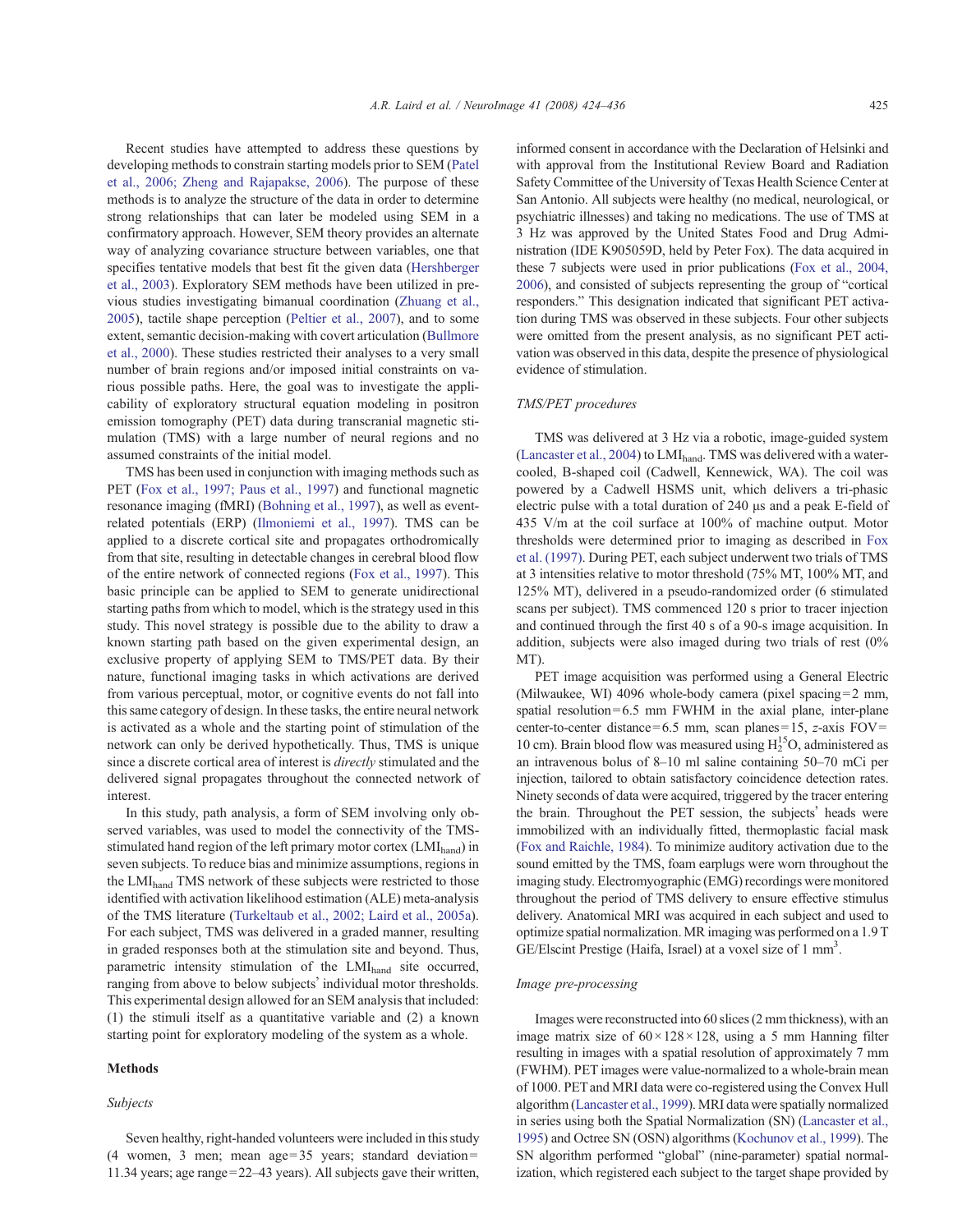Table 1 Input data for ALE meta-analysis of LMIhand TMS studies

| Author          | N               | Contrast                             | Intensity<br>$(\%$ MT) | Frequency Modality<br>(Hz) |                 |
|-----------------|-----------------|--------------------------------------|------------------------|----------------------------|-----------------|
| <b>Bestmann</b> |                 | 12 Suprathreshold<br>$rTMS - Rest$   | 110%                   | 3.125                      | 3 T MRI         |
| <b>Bestmann</b> | 12 <sub>1</sub> | Subthreshold<br>$rTMS - Rest$        | 90%                    | 3.125                      | 3 T MRI         |
| Denslow         |                 | 11 TMS vs. Rest,<br><b>Increases</b> | 110%                   | 1.0                        | 1.5 T MRI       |
| Siebner, 1999   |                 | 12 rTMS vs. Rest                     | 140%                   | 2.0                        | $^{18}$ FDG PET |
| Siebner, 2000   |                 | 8 Post-rTMS vs.<br>Rest              | "just below"<br>100%   | 5.0                        | $18$ FDG PET    |
| <b>Speer</b>    | 10              | Positive<br>correlations             | $80\% - 120\%$         | 10                         | $H_2^{15}O$ PET |

5 papers with 6 contrasts and 53 foci were included in the TMS metaanalysis (listed in alphabetical order by first author).

 $n$ = number of subjects included in a given study; Intensity (% MT) = intensity at which TMS was delivered relative to each individual's relative percent of motor threshold.

the Talairach and Tournoux (1988) atlas. The OSN algorithm performed "local" spatial normalization, in which each subject's brain was anatomically deformed to match the median of the group in a high-resolution (1 mm<sup>3</sup>), fully 3D manner. OSN processing was used to optimize registration of anatomical features (and thereby functional areas) across subjects. OSN-derived deformation fields were applied to the PET data prior to computation of statistical parametric images (SPIs).

#### ALE meta-analysis

An aim of this study was to develop more standardized, less userdependent methods of ROI selection prior to SEM analyses. As an alternative to the highly variable methods currently observed in the neuroimaging literature, the ROI selection procedure was guided by a quantitative, voxel-based meta-analysis of TMS studies.

# LMIhand TMS literature search

A PubMed literature search was carried out to identify all studies published prior to June 2006 in which repetitive TMS (rTMS) was used to stimulate the left primary motor cortex during fMRI or PET  $(H_2^{15}O)$  or  $^{18}$ FDG) imaging. The search results were filtered to eliminate studies that lacked whole-brain results in the form of stereotactic  $(x, y, z)$  coordinates, which did not apply TMS concurrently with tracer uptake (PET) or with imaging (fMRI), and which had fewer than five subjects. Studies were also excluded if they reported only individual subject data, data from non-normal subjects, or decreases in signal due to TMS. This filtering of the PubMed search results yielded 6 contrasts and 53 foci from 5 rTMS papers in which LMIhand was stimulated (Bestmann et al., 2004; Denslow et al., 2005; Siebner et al., 1999, 2000; Speer et al., 2003). This final set of 5 papers varied by the intensity and frequency of TMS and the data analysis procedures (Table 1). Image acquisition and TMS were simultaneous in three studies (Bestmann et al., 2004; Denslow et al., 2005; Speer et al., 2003). This was not the case for two PET studies (Siebner et al., 1999, 2000), but they were not excluded since TMS was simultaneous with uptake of the tracer. Generally, meta-analytic procedure dictates that ROI analyses be excluded; however, in the case of LMI<sub>hand</sub> TMS studies, this limitation would restrict the total pool of studies to only two (Bestmann et al., 2004; Denslow et al.,

2005). Thus, a heterogeneous mixture of whole-brain analyses (Bestmann et al., 2004; Denslow et al., 2005), ROI analyses (Siebner et al., 1999, 2000), and correlation analyses (Speer et al., 2003) were included in the meta-analysis.

#### Voluntary movement literature search

To compare the LMIhand TMS meta-analysis network to the network for overt, voluntary hand movement, an ALE metaanalysis of finger tapping studies was performed. PubMed was searched for all studies in which right-handed finger tapping of simple sequences was imaged using fMRI or PET. Again, the pool of studies was restricted to include only those studies that published their results in the form of stereotactic  $(x, y, z)$  coordinates. Studies were additionally excluded in the usual fashion if they reported only individual subject data, data from non-normal subjects, deactivations, or ROI analyses. In contrast to the TMS metaanalysis, this last restriction was made possible by the fact that the finger tapping task has frequently been employed in functional neuroimaging, thus yielding an extremely rich body of literature. Contrasts were isolated in which right-handed subjects performed simple tapping of either all of the fingers on the right hand, or the index or ring finger alone, was compared to rest (i.e., Tapping vs. Rest). The literature search and resultant filtering yielded 16 papers, 20 contrasts, and 204 foci (Table 2).

# ALE meta-analysis procedure

ALE was performed in the BrainMap environment (Fox and Lancaster, 2002; Laird et al., 2005b). Upon insertion into the database, foci flagged as belonging to MNI space were automatically converted to Talairach space using the icbm2tal algorithm (Lancaster et al., 2007), which has shown to provide improved fit over the mni2tal transform (Brett, 1999). Each included foci was

Table 2

| Input data for ALE meta-analysis of finger tapping studies |  |  |  |  |
|------------------------------------------------------------|--|--|--|--|
|------------------------------------------------------------|--|--|--|--|

| Author             | n  | Contrast                                    | Modality   |
|--------------------|----|---------------------------------------------|------------|
| Aoki               | 10 | Index finger $-$ Rest                       | <b>PET</b> |
| Aoki               | 10 | Ring finger $-$ Rest                        | <b>PET</b> |
| Aoki               | 10 | Double finger tapping - Rest                | PET        |
| <b>Blinkenberg</b> | 8  | Finger tapping vs. Rest                     | <b>PET</b> |
| Calautti           | 7  | Right-hand tapping vs. Rest, young adults   | <b>PET</b> |
| Catalan            | 13 | Sequence 16 vs. Rest, controls              | <b>PET</b> |
| Denslow            | 11 | Volitional movement                         | fMRI       |
| Gelnar             | 8  | Motor vs. Rest                              | fMRI       |
| Joliot, 1998       | 5  | Finger tapping $-$ Rest                     | PET        |
| Joliot, 1999       | 8  | Finger tapping, PET                         | PET        |
| Joliot, 1999       | 8  | Finger tapping, fMRI (average)              | fMRI       |
| Kawashima          | 6  | Increased movement, all movements           | PET        |
|                    |    | compared to rest                            |            |
| Lehericy           | 12 | $Simple - Rest$                             | fMRI       |
| Lehericy           | 12 | $Scale - Rest$                              | fMRI       |
| Lerner             | 10 | Tapping $-$ Rest, normals                   | <b>PET</b> |
| Mattay             | 8  | Dominant hand simple motor                  | fMRI       |
| Riecker            | 10 | Main effects during index finger movements, | fMRI       |
|                    |    | young adults                                |            |
| Rounis             | 16 | Main effects of movement                    | <b>PET</b> |
| Sadato             | 9  | Right unimanual vs. Rest                    | <b>PET</b> |
| Yoo                | 10 | Group-level finger tapping activation       | fMRI       |

16 papers with 20 contrasts and 204 foci were included in the finger tapping (overt movement) meta-analysis (listed in alphabetical order by first author).  $n$ = number of subjects included in a given study.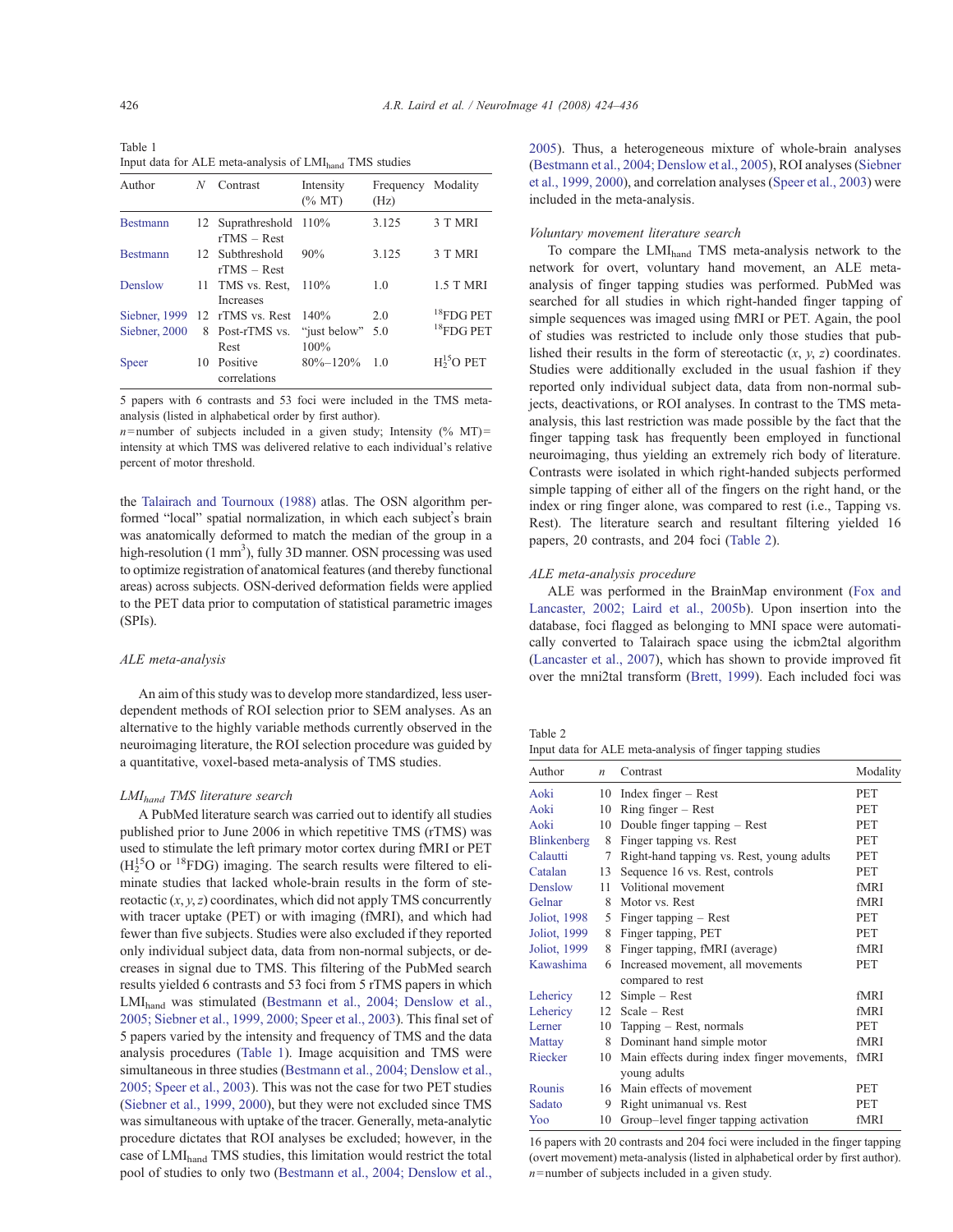blurred with a FWHM of 12 mm. The ALE statistic was computed for every voxel in the brain according to the algorithm developed by Turkeltaub et al. (2002). A permutation test that included 5000 permutations was performed to determine the statistical significance of the ALE results and those results were thresholded at  $P<0.05$ , FDR-corrected (Laird et al., 2005a). ALE results were output to image format and overlaid onto a Talairach template (Kochunov et al., 2002).

# Structural equation modeling

The locations of the regions of interest (ROIs) selected for inclusion in the structural equation model of TMS/PET data were taken directly from the results of the ALE meta-analysis of the TMS literature. Averaged normalized PET counts were extracted in each ROI from cubic volumes of  $125 \text{ mm}^3$  in the TMS/PET data. These data were input to Amos 7.0 (Arbuckle, 2006a) for SEM analysis. Each ROI was modeled as an observed variable, while TMS intensity was modeled as a separate observed variable directly modulating the stimulated site (Fox et al., 2006). The values of this intensity variable were 0 (representing the Rest condition), 3 (representing the condition in which TMS was applied at 75% of the motor threshold (MT)), 4 (representing the 100% MT condition), and 5 (representing the 125% MT condition). Error terms on each ROI were modeled as unknown, exogenous variables and the regression weights of these error terms were set to a value of 1.

# Model-generating specification searches

The model-generating path analysis procedure began with a unidirectional input path (i.e., using an "instrumental variable" strategy as defined in Appendix A) that linked the TMS intensity variable to the left primary motor cortex (LMI<sub>hand</sub>) variable (site of stimulation). From this single path, it was hypothesized that stimulation from LMI<sub>hand</sub> would propagate to one or more of the other ROIs. Based on this reasoning, 10 unidirectional output paths were drawn from LMI<sub>hand</sub> to all of the other brain regions. These paths were tested to identify the node or nodes of propagation using model-generating specification searches, allowing for multiple candidate models to be simultaneously tested using optional unidirectional path loadings to determine the most appropriate choice based on fit, parsimony, and interpretability (Arbuckle, 2006b). The path from the intensity variable to LMI<sub>hand</sub> was set as a required path; all other paths originating from LMI<sub>hand</sub> were set as optional. The optional paths were combined in various permutations to form the candidate models, thereby allowing for the assessment of which collection of path tracings produced the model exhibiting the highest degree of validity or goodness relative to the given data.

Two different types of specification searches were utilized: all subsets and stepwise. The preferred type of search was all subsets since this option tests all possible combinations of optional paths. In cases of large numbers of optional paths, a stepwise specification search was chosen to reduce computational time by using a combined forward and backward heuristic search strategy. During a forward specification search, the model with no optional paths is fitted first, then optional paths are added one at a time to determine which path provides the largest reduction in discrepancy between the candidate model and the given data. In a backward specification search, all optional paths are initially tested, then removed one by one. The stepwise search alternates these two search strategies (beginning with a forward search), and records the best one-optional-path model, two-optionalpath model, etc. The search continues by adding or subtracting optional paths until a forward and a backward search is completed with no improvement in model fit (Arbuckle, 2006b).

#### Model fit statistics

All specified models of signal output from LMI<sub>hand</sub> were tested and compared. The model with the lowest Bayes information criterion (BIC) and Browne–Cudeck criterion (zero-scale) (BCC) values was selected as the model that represented the optimal model relative to the actual data. The BIC is defined as:

$$
\text{BIC} = \hat{C} + q \ln \left( N^{(1)} p^{(1)} \right),\tag{1}
$$

where  $\hat{C}$  is the minimum value of the discrepancy function, q is the number of parameters,  $N^{(1)}$  is the number of observations in group 1, and  $p^{(1)}$  is the number of observed variables in group 1. The BCC is defined as:

$$
\text{BCC} = \hat{C} + 2q \frac{\sum\limits_{g=1}^{G} b^{(g)} \frac{p^{(g)}(p^{(g)}+3)}{N^{(g)}-p^{(g)}-2}}{\sum\limits_{g=1}^{G} p^{(g)}(p^{(g)}+3)},
$$
\n(2)

where G is the number of groups,  $p^{(g)}$  is the number of observed variables in group g, and  $b^{(g)} = n \frac{\dot{N}^{(g)}}{N}$ , where  $N^{(g)}$  equals the number of observations in group  $g$ , and  $N$  equals the total number of observations in all groups combined. The BIC and BCC are predictive fit indices that are used to select among competing models that are fit to the same data, and provide information regarding comparative model fit and model complexity. That is, the BIC and BCC reflect a trade-off between the fit of a model and the effective number of parameters in the model. The BIC and BCC statistics were chosen as the ranking criteria over another possible relative fit measure, the Akaike information criterion (AIC), since the AIC is not based on a strictly Bayesian approach and therefore is not viewed with as much reliability or accuracy as the BCC or BIC (Raftery, 1993; Arbuckle, 2006b). Selection of the model corresponding to the lowest BIC and BCC values identified the model that contained the next level of nodes in the network following LMI<sub>hand</sub> stimulation. If the lowest BCC and BIC values specified different models, greater weight was given to the BCC criterion since the BIC imposes a greater penalty for model complexity than does the BIC. This reasoning is a conservative choice that was made when considering the large degree of complexity of the modeled system.

Selection of the model corresponding to the lowest BCC and BIC identified the model that contained the next level of nodes in the network following LMI<sub>hand</sub> stimulation. From those second-level nodes, the next stage of the analysis proceeded and optional paths were drawn to all other regions in the network. This method of signal tracking and model testing to determine the path outputs from all subsequent nodes continued until no further paths were suggested via specification search.

While the BIC and BCC indices are appropriate when comparing candidate models during the model-generating procedure, once the final model was selected, it was necessary to evaluate the goodness of this model using appropriate measures of absolute and relative fit. Assessment of model fit is not a simple process, and there exists no definitive way to assess how well a model represents an actual data matrix (Bollen, 1989). In fact, there is no single statistical test that can be performed in order to identify that a given model is the correct model (Schumacker and Lomax, 2004). Therefore, a large number of descriptive statistics have been developed to aid researchers in evaluating the adequacy or goodness of model relative to a given data (covariance) matrix. In fact, multiple models can simultaneously fit the data equally well. Thus, the final model was evaluated using a number of descriptive fit statistics. To examine overall model adequacy, the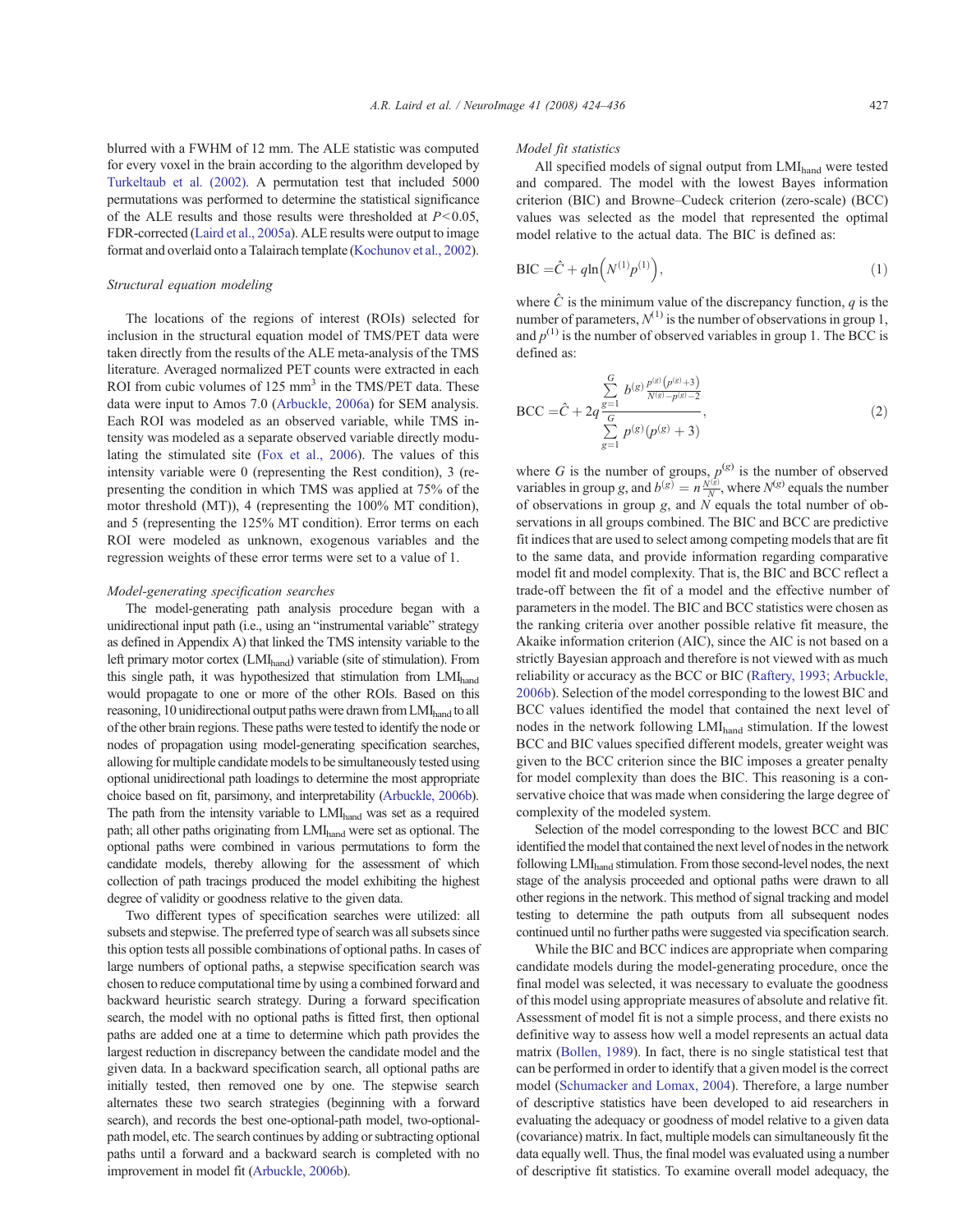| Table 3 |  |                                  |
|---------|--|----------------------------------|
|         |  | Results of the TMS meta-analysis |

| Region of interest (ROI)            | ВA             | $\mathcal{X}$ | $\mathcal{V}$ | Z            | ALE                        | mm <sup>3</sup> |
|-------------------------------------|----------------|---------------|---------------|--------------|----------------------------|-----------------|
| Left primary sensorimotor           | 4.3            |               | $-30 -22$     |              | 50 0.0100                  | 9208            |
| cortex $(LMI_{hand})$               |                |               |               |              |                            |                 |
| Left posterior parietal             | 5 <sup>1</sup> |               | $-30 -42$     |              | 62 0.0061 s.c.             |                 |
| cortex (LPPC)                       |                |               |               |              |                            |                 |
| Left ventral posterolateral nucleus |                |               | $-4$ $-26$    | $\theta$     | 0.0085 3944                |                 |
| of the thalamus (LTHvpl)            |                |               |               |              |                            |                 |
| Left ventral lateral nucleus of the |                |               |               |              | $-11$ $-16$ 14 0.0075 s.c. |                 |
| thalamus (LTHvl)                    |                |               |               |              |                            |                 |
| Left ventral premotor area (LPMv)   | 6              |               | $-50 - 4$     | 18           | 0.0074                     | 3576            |
| Cingulate gyrus (Cing)              | 24             | $\Omega$      | $-2$          | 44           | 0.0067                     | 3024            |
| Supplementary motor area (SMA)      | 6              |               | $0 - 14$      | 58.          | 0.0065                     | S.C.            |
| Right secondary somatosensory       | 40             |               | $42 -28$      | 14           | 0.0071                     | 2672            |
| cortex (RSII)                       |                |               |               |              |                            |                 |
| Left secondary somatosensory        | 40             |               | $-42 -28$     | 16           | 0.0091                     | 2552            |
| cortex (LSII)                       |                |               |               |              |                            |                 |
| Right ventrolateral                 |                |               | $8 - 14$      | 14           | 0.0074 1104                |                 |
| thalamus (RTHvl)                    |                |               |               |              |                            |                 |
| Right cerebellum (RCer)             |                |               |               | $10 -46 -10$ | 0.0059                     | 800             |

11 ROIs were returned by the ALE meta-analysis of published studies that investigated TMS of left primary motor cortex in normal subjects.

s.c. = same cluster as listed on previous line; ALE =maximum activation likelihood estimation value for the given cluster;  $mm<sup>3</sup>$  = cluster volume.

likelihood ratio chi-square  $(\chi^2)$  statistic was used to test whether the discrepancy between the implied versus actual covariance matrix was for statistically different (Price et al., 2002). Theoretical models that fit the given data perfectly have a  $\chi^2$  value of zero. Thus, it is desirable to achieve a non-significant  $\chi^2$  value, since a high P value indicates that the tested model cannot be refuted. Another global fit measure was computed, known as the root mean square error of approximation (RMSEA) and its associated 90th percentile confidence interval (90%  $CI<sub>RMSEA</sub>$ ). Obtaining an RMSEA value of less than 0.05 indicates a good model fit. Lastly, the comparative fit index (CFI) and Tucker– Lewis index (TLI) (relative fit indices) were computed, both of which range from values of 0 (no fit) to 1 (perfect fit), with values of 0.95 or greater indicating a good model fit (Schumacker and Lomax, 2004).

# Results

#### ALE meta-analysis

ALE meta-analysis of the TMS literature yielded 11 ROIs: the hand region of the left primary sensorimotor cortex (LMI<sub>hand</sub>), left posterior parietal cortex (LPPC), left ventral premotor cortex (LPMv), left and right secondary somatosensory cortex (LSII and RSII), left and right ventral lateral nucleus of the thalamus (LTHvl and RTHvl), left ventral posterolateral nucleus of the thalamus (LTHvpl), bilateral supplementary motor area (SMA), bilateral cingulate (Cing), and right cerebellum (RCer) (Table 3). To confirm that the TMS meta-analysis yielded reasonable results, the TMS ALE maps were compared to two images: (1) the activation map for the 125% MT – Rest contrast in the TMS/PET data and (2) the ALE results of the overt movement (finger tapping) meta-analysis. Fig. 1 shows the agreement between the TMS meta-analysis of the literature and the suprathreshold activation results in the experimental TMS data. Overlap of the TMS metaanalysis and activation in the 7 TMS subjects was observed in 8 of the 11 meta-analysis ROIs: LMI<sub>hand</sub>, LPPC, SMA, Cing, LPMv, LSII, LTHvpl, and RCer. No overlap was observed between bilateral thalamus (RTHvl and LTHvl) and right secondary somatosensory cortex (RSII). Fig. 2 shows the agreement between the TMS and finger tapping meta-analyses (Table 4). Overlap between the two metaanalyses was seen in 8 of the 11 TMS ROIs: LMI<sub>hand</sub>, LPPC, SMA, Cing, LPMv, LSII, LTHvl, and RCer. No overlap was observed in the right ventral lateral nucleus of the thalamus (RTHvl), right secondary somatosensory cortex (RSII), and left ventral posterolateral nucleus of the thalamus (LTHvpl). We judge these overlap data as reasonable confirmation of the ROI selection method presented here.

# Structural equation modeling

The sample size of the TMS/PET data was 56 (7 subjects  $\times$  4 conditions×2 trials) with 23 variables: 11 observed, endogenous variables for each ROI; 11 unobserved, exogenous variables representing the error terms loaded onto those ROIs; and 1 observed, exogenous variable for TMS intensity. Given the required path of intensity loaded upon LMI<sub>hand</sub>, the possible loadings from LMI<sub>hand</sub> to all other nodes in the network (10 optional paths) were investigated. Specification search (all subsets) revealed that from the LMI<sub>hand</sub> stimulation site, activation propagated to five regions: supplementary motor area (SMA), cingulate gyrus (Cing), left ventral lateral nucleus of the thalamus (LTHvl), right secondary somatosensory cortex (RSII), and right cerebellum (RCer). We termed these loadings "first-level paths" or the "first-level cascade" to indicate that they were the first nodes to receive input from LMI<sub>hand</sub> following stimulation; they can be viewed in Fig. 3a (red paths).

To determine the second level of paths, optional loadings were added from each of the five first-level ROIs to all other nodes available (5 ROIs $\times$ 10 possible nodes = 50 optional loadings). The five previous paths from LMI<sub>hand</sub> were relabeled as required, not optional.



Fig. 1. Overlap between TMS meta-analysis and activation results of the TMS/PET data. These axial slices show the overall agreement between the results of the ALE meta-analysis of 7 TMS studies ( $P < 0.05$ ) (red) and the activation data from 7 subjects acquired at the Research Imaging Center in the contrast of 125% MT TMS–Rest  $(P<0.05)$  (green). Areas of overlap between these two maps (yellow) were found in the left primary motor cortex (LMI<sub>hand</sub>), left posterior parietal cortex (LPPC), supplementary motor area (SMA), cingulate gyrus (Cing), left ventral premotor area (LPMv), left secondary somatosensory cortex (LSII), left ventral posterolateral nucleus of the thalamus (LTHvpl), and right cerebellum (RCer).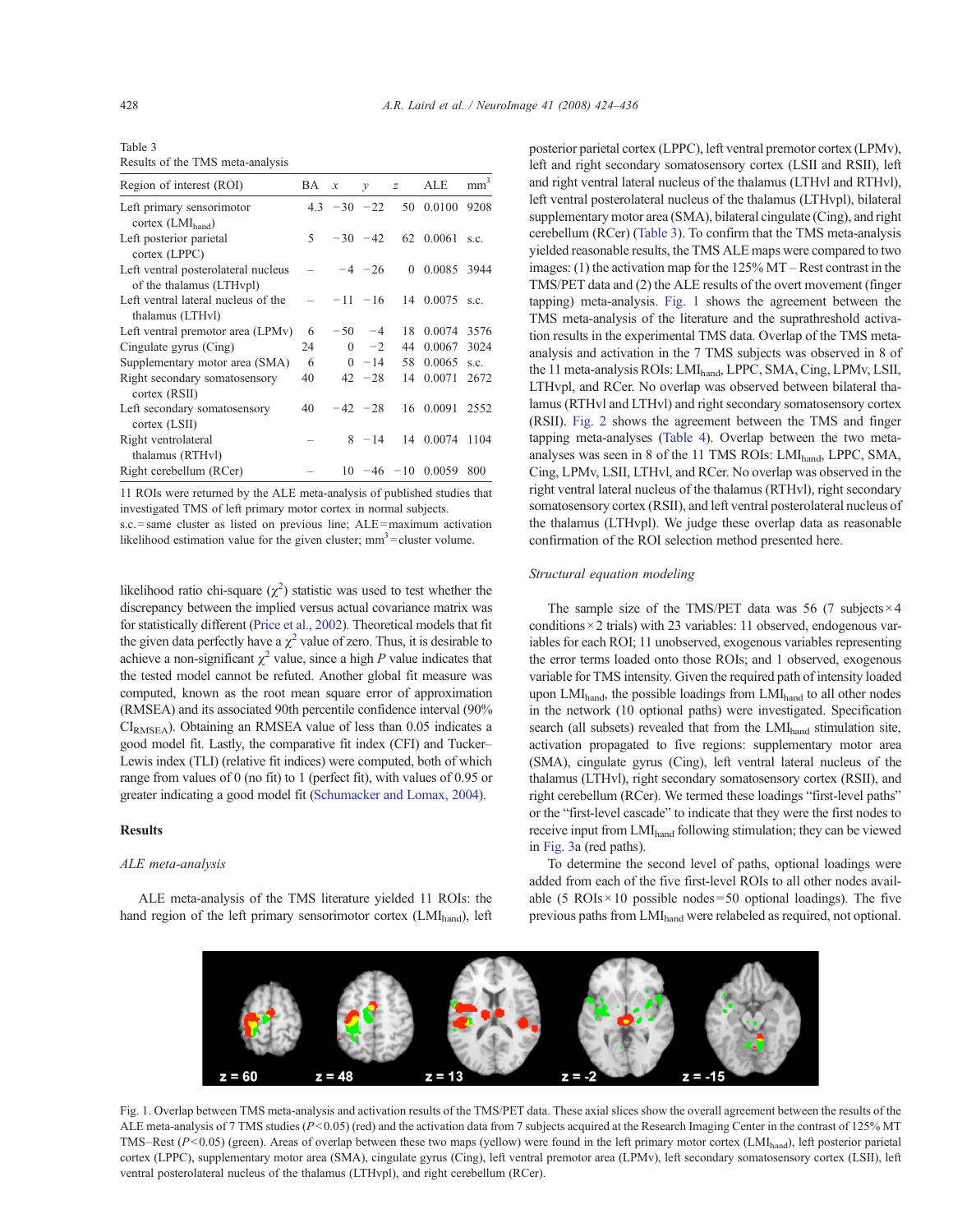

Fig. 2. Overlap between TMS meta-analysis and finger tapping meta-analysis. Shown here are the results of the ALE meta-analysis of 7 TMS studies ( $P<0.05$ ) (red), the results of the ALE meta-analysis of 16 finger tapping studies  $(P<0.05)$  (green) and the overlap between them (yellow). Overlap between these two ALE maps exists in the left motor cortex (LMI<sub>hand</sub>), left posterior parietal cortex (LPPC), supplementary motor area (SMA), cingulate gyrus (Cing), left ventral premotor area (LPMv), left secondary somatosensory cortex (LSII), left ventral lateral nucleus of the thalamus (LTHvl), and right cerebellum (RCer).

Due to the large number of possible paths in this level of the analysis, a stepwise specification search was performed, which returned a best fit model with 17 additional loadings as seen in Fig. 3b (green paths). There were 9 ROIs that received input due to the second-level paths: LMIhand, LSII, LTHvl, Cing, RTHvl, RSII, LPPC, LTHvpl, and LPMv (only the SMA and RCer received no input at the secondary level).

To determine the third-level paths, optional loadings were drawn for the 9 nodes listed above; both first-level and secondary-level paths were set as required. Stepwise specification search revealed only five additional loadings in the model: RTHvl to LPMv, LPMv to LTHvpl and LSII, LMI<sub>hand</sub> to LSII, and LPPC to LTHvpl (Fig. 4, blue paths). A fourth-level specification search with optional loadings originating from these three additional nodes (LPMv, LTHvpl, and LSII) revealed no other paths should be added to the model.

#### Model fit statistics

Measures of model goodness and fit for all three levels of specification searches (Table 5) show that while the initial model of only 6 loadings did not fit the data well, additional levels of analysis improved the fit of the model dramatically. Specifically, the last round of specification searches generated an extremely large increase in the  $P$  value, resulting in the non-significance of the model ( $P= 0.004$  for second-level paths to  $P= 0.981$  for thirdlevel paths; Table 5). This large transition possibly indicates the introduction of critical paths during that stage of the analysis. After the last round of specification searches, the estimates were calculated and it was determined that the overall final model fit was outstanding  $(\chi^2 = 22.150, df = 38, P = 0.981, CFI = 1.0, TLI = 1.0,$ RMSEA= $0.000$ ,  $90\%$  CI<sub>RMSEA</sub>= $0.000-0.000$ ). These statistics

### Table 4

Results of the finger tapping meta-analysis

| Region of interest (ROI)                                            | ВA  | $\mathcal{X}$ | $\mathcal{V}$ | $\mathcal{Z}$ | <b>ALE</b> | mm <sup>3</sup> |
|---------------------------------------------------------------------|-----|---------------|---------------|---------------|------------|-----------------|
| Left primary sensorimotor<br>$\text{cortex}$ (LMI <sub>band</sub> ) | 4.3 |               | $-38 -28$     | 52            | 0.0345     | 25,288          |
| Left secondary somatosensory<br>cortex (LSII)                       | 40  |               | $-48 - 26$    | 22            | 0.0145     | s.c.            |
| Left ventral premotor<br>area (LPMv)                                | 6   | $-34 -4$      |               |               | 4 0.0178   | 15,504          |
| Left ventral lateral nucleus of<br>the thalamus (LTHvl)             |     |               | $-14 - 18$    | 6             | 0.0169     | S.C.            |
| Supplementary motor<br>area (SMA)                                   | 6   |               | $-6$ $-10$    | 50            | 0.0326     | 13,104          |
| Right cerebellum (RCer)                                             |     | 18            | $-50$         | $-20$         | 0.0216     | 6544            |
| Right primary motor<br>cortex $(RMI_{hand})$                        | 4.3 | 50            | $-28$         | 42            | 0.0106     | 4872            |
| Left cerebellum (LCer)                                              |     | $-22$         | $-56$         | $-24$         | 0.0101     | 1072            |
| Right middle frontal<br>gyrus (RMiFG)                               | 9   | 34            | 32            | 32            | 0.0088     | 656             |

9 ROIs were returned by the ALE meta-analysis of published studies that investigated simple finger tapping of the dominant hand by right-handed, normal subjects.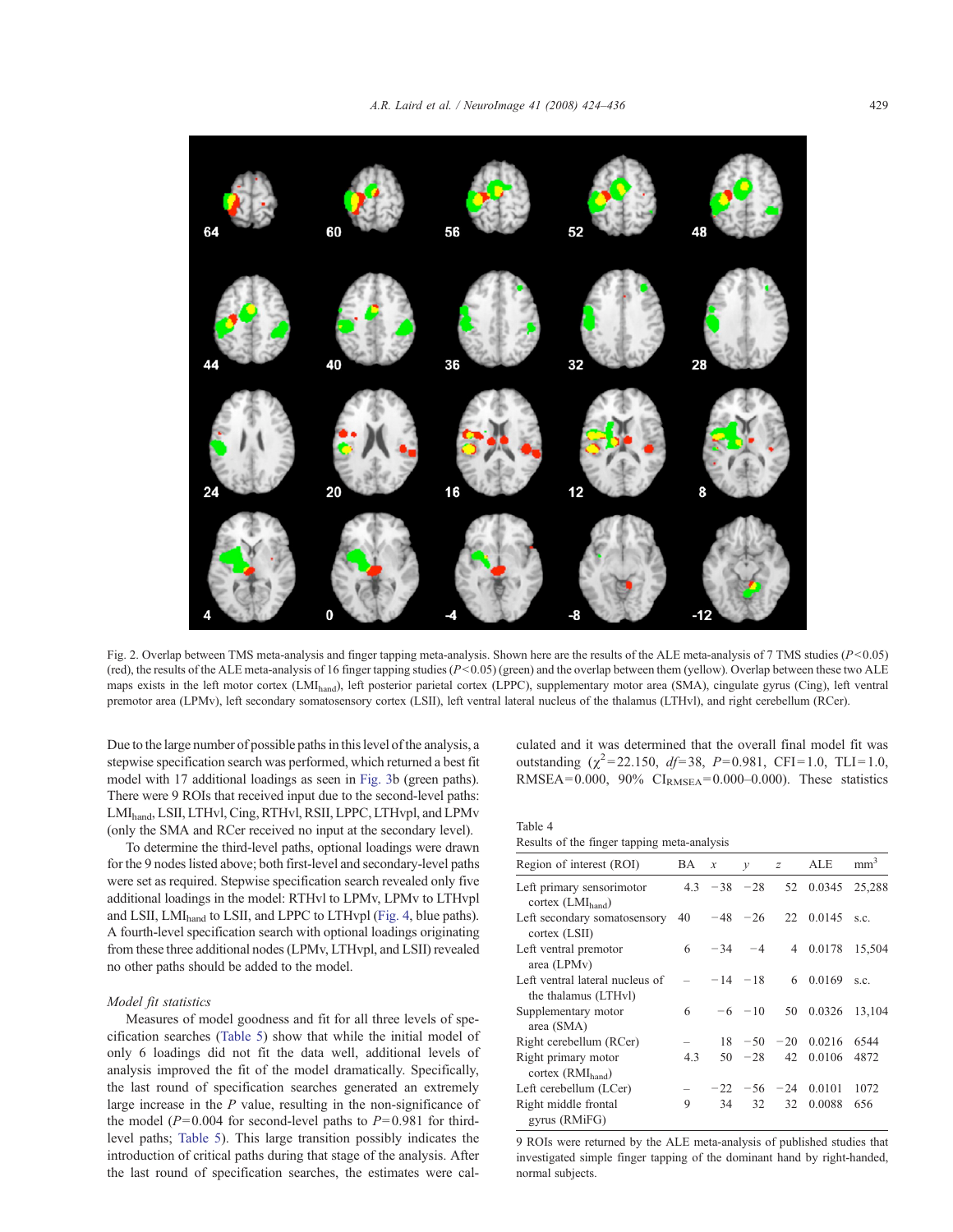

Fig. 3. First-level and second-level paths in the LMI TMS model. (a) Following stimulation with TMS, exploratory SEM revealed that the signal propagated from LMI<sub>hand</sub> to five nodes, designated by the five red paths to supplementary motor area (SMA), cingulate gyrus (Cing), left ventral lateral nucleus of the thalamus (LTHvl), right secondary somatosensory cortex (RSII), and right cerebellum. We termed these "first-level paths." (b) Propagation of the TMS signal from those five nodes to all other nodes was determined next, generating the second-level paths in the model (green paths). Error terms are represented by the circular variables.



Fig. 4. Final model of LMI<sub>hand</sub> connectivity. Exploratory analysis of 11 TMS ROIs using SEM revealed a complex network of LMI<sub>hand</sub> connectivity that fit the data extremely well ( $\chi^2$ =22.150, df=38, P=0.981, CFI=1.0, TLI=1.0, RMSEA= $0.000$ ,  $90\%$  CI<sub>RMSEA</sub>= $0.000$ - $0.000$ ). Red paths=first-level paths from LM1; green paths=second-level paths; blue paths=third-level paths. Error terms are represented by the circular variables.

indicate little difference between the sample variance–covariance matrix and the reproduced variance–covariance matrix implied by this model (Schumacker and Lomax, 2004). Regression weights for these paths can be seen in Table 6. A non-recursive (i.e., interdependent systems) loop is present in the final model, involving the nodes of left motor cortex (LMI<sub>hand</sub>), right cerebellum (RCer), supplementary motor area (SMA), and cingulate gyrus (Cing). Non-recursive relations pose a unique challenge during simulta-

Table 5

Fit statistics of the models in each level of analysis

|                    |        | $C-df$                  | $BCC(0)$ $BIC(0)$ $C/df$ |       |             |             |
|--------------------|--------|-------------------------|--------------------------|-------|-------------|-------------|
| First-level paths  |        | 410.998 350.998 0.000   |                          | 1.090 | 6.850 0.000 |             |
| Second-level paths | 71.232 | 28.232 0.000            |                          | 1.533 |             | 1.657 0.004 |
| Third-level paths  |        | $22.150 - 15.850 0.000$ |                          | 0.000 | 0.583 0.981 |             |

Overall model goodness improved as more paths were added via specification search. The first-level cascade contained only the intensity to LMI<sub>hand</sub> loading and the 5 loadings originating from LMI<sub>hand</sub> (6 total paths; Fig. 3a, red paths). The second-level paths added 17 additional loadings to the model (23 total paths; Fig. 3b, green paths). Lastly, 5 loadings were added in the third-level of specification searches (28 total paths; Fig. 4, blue paths).

C=minimum value of the discrepancy ( $\chi^2$  value); df=degrees of freedom;  $BCC(0) = Browne-Cudeck criterion, scaled such that the lowest BCC is$ zero, with all other values being positive;  $BIC(0) = Bayes$  information criterion, also scaled such that the minimum value for the tested models equals zero;  $P =$  probability of getting as large a discrepancy as occurred with the present sample  $(P$  value for testing that the model fits perfectly in the given population). For both BCC and BIC, smaller values indicate a higher degree of goodness than larger values. For P, larger values indicate a better fit of the model.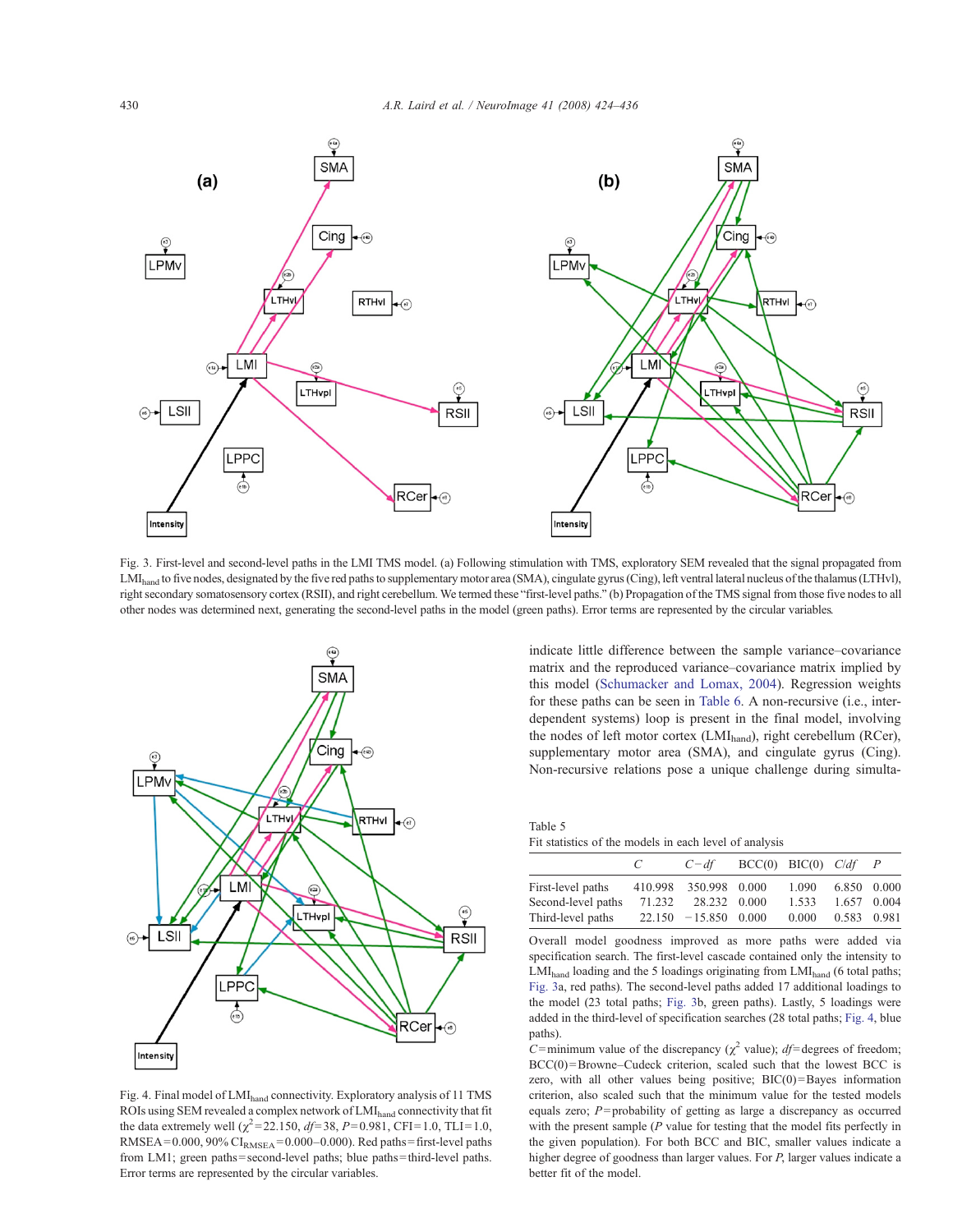Table 6 Maximum likelihood estimates of the final model

| Path                       | Estimate | Std. Estimate | S.E.   | <b>CR</b> | $\overline{P}$ |
|----------------------------|----------|---------------|--------|-----------|----------------|
| $LMI \leftarrow$ Intensity | 36.228   | 0.562         | 19.921 | 1.819     | 0.069          |
| $LTHvl \leftarrow LMI$     | $-0.419$ | $-0.192$      | 0.234  | $-1.792$  | 0.073          |
| $LTHvl \leftarrow SMA$     | 1.336    | 0.416         | 0.333  | 4.013     | ***            |
| $LTHvl \leftarrow R Cer$   | 1.079    | 0.536         | 0.210  | 5.151     | ***            |
| $RTHvl \leftarrow LTHvl$   | 0.766    | 0.921         | 0.044  | 17.564    | ***            |
| $RSII \leftarrow LMI$      | 0.550    | 0.500         | 0.108  | 5.112     | ***            |
| $RSII \leftarrow LTHVI$    | 0.177    | 0.351         | 0.056  | 3.167     | 0.002          |
| $RSII \leftarrow RCer$     | 0.439    | 0.432         | 0.115  | 3.831     | ***            |
| $LPPC \leftarrow RCer$     | 0.426    | 0.481         | 0.114  | 3.727     | ***            |
| $LPPC \leftarrow LTHvl$    | $-0.302$ | $-0.687$      | 0.057  | $-5.340$  | ***            |
| $LPMv \leftarrow RTHvl$    | 0.355    | 1.000         | 0.084  | 4.227     | ***            |
| $LPMv \leftarrow LTHvl$    | $-0.215$ | $-0.738$      | 0.075  | $-2.870$  | 0.004          |
| $LPMv \leftarrow RCer$     | 0.289    | 0.493         | 0.065  | 4.439     | ***            |
| $LTHvpl \leftarrow RSII$   | 0.369    | 0.296         | 0.114  | 3.234     | 0.001          |
| $LSII \leftarrow RSII$     | 1.289    | 0.624         | 0.185  | 6.975     | ***            |
| $LSII \leftarrow LMI$      | $-0.505$ | $-0.222$      | 0.197  | $-2.567$  | 0.010          |
| $LSII \leftarrow LPMv$     | 0.787    | 0.220         | 0.296  | 2.662     | 0.008          |
| $LTHvpl \leftarrow LPPC$   | 0.378    | 0.265         | 0.117  | 3.236     | 0.001          |
| $LTHvpl \leftarrow RCer$   | 0.312    | 0.246         | 0.131  | 2.373     | 0.018          |
| $LTHvpl \leftarrow LPMv$   | 0.925    | 0.429         | 0.208  | 4.450     | ***            |
| $LSII \leftarrow SMA$      | $-0.686$ | $-0.205$      | 0.264  | $-2.594$  | 0.009          |
| $LSII \leftarrow LTHVI$    | 0.221    | 0.212         | 0.105  | 2.097     | 0.036          |
| $Cing \leftarrow SMA$      | 0.379    | 0.429         | 0.143  | 2.659     | 0.008          |
| $LMI \leftarrow Cing$      | $-1.578$ | $-0.946$      | 1.340  | $-1.178$  | 0.239          |
| $Cing \leftarrow LMI$      | 0.460    | 0.767         | 0.144  | 3.186     | 0.001          |
| $SMA \leftarrow LMI$       | 0.319    | 0.469         | 0.125  | 2.550     | 0.011          |
| $RCer \leftarrow LMI$      | 0.010    | 0.009         | 0.247  | 0.042     | 0.967          |
| $Cing \leftarrow RCer$     | 0.322    | 0.581         | 0.103  | 3.113     | 0.002          |

After the model-generating procedure SEM, the estimates for the final model were calculated as seen in Fig. 4.

Estimate = estimate of the regression weight (e.g., when intensity goes up by 1, LMIhand goes up by 36.228); Std. Estimate = estimate of the standardized regression weight (e.g., when intensity goes up by 1 standard deviation, LMI<sub>hand</sub> goes up by 0.562 standard deviations); S.E.=standard error of the regression weight; CR=critical ratio for regression weight, which is computed by dividing the regression weight estimate by the estimate of its standard error (e.g., for the path from intensity to  $LMI<sub>hand</sub>$ , the regression weight estimate is 1.819 standard errors above zero);  $P =$ level of significance for regression weight; \*\*\*P<0.001 (Arbuckle, 2006b).

neous estimation of the model structural coefficients due to an infinite sequence of linear dependencies among nodes. For some regression weights, these dependencies will converge to a set of well-defined relations, thereby exhibiting system stability. To ensure that an adequate level of stability for the network system was achieved (i.e., within the range of  $-1.0$  to  $+1.0$ ; Bentler and Freeman, 1983; Fox, 1980), we used an instrumental variable design strategy (Heise, 1975). Once implemented, the stability of the recursive loops and the entire system was estimated using the full information maximum likelihood (FIML) estimation algorithm (to allow for a sparse variance–covariance matrix) with the ridge regression option invoked. The statistical basis for evaluating the stability of the non-recursive path model is provided by Bentler and Freeman (1983) and is described in Appendix B. The stability index was observed as  $+0.78$ , indicating a mathematically stable solution.

In Table 5, all three values of the Brown–Cudeck criterion (BCC) are zero. Since Amos only uses BCC values in a comparative sense, zero-scaled BCC values are used in which the lowest BCC is set to 0, and the other values are scaled accordingly. Thus, the BCC values of

zero in Table 5 indicate that the three models listed were the lowest of their respective stage of the analysis. The BIC values for the firstand second-level analyses are non-zero, indicating that these were not the models specified by the lowest BIC values. In the two cases of conflict between the BCC and BIC, the BIC specified models with two fewer paths (due to its increased penalty for model complexity), thus returning alternate models that were extremely similar to those generated when using the BCC as a selection criterion. In the last stage of analysis (third-level paths), the BCC and BIC returned the

#### Discussion

same model.

The main aim of this study was to use TMS/PET as a novel approach to quantifying effective connectivity during stimulation of the LMI<sub>hand</sub> region. ALE meta-analysis of the TMS literature was used to identify regions of interest (ROIs) that were subsequently analyzed in a TMS/PET data set of 7 subjects using a modelgenerating SEM procedure. Eleven ROIs and TMS intensity were modeled as observed variables in the path model. Exploratory SEM analysis revealed that after TMS of LMI<sub>hand</sub>, activation propagated to five regions: the supplementary motor area (SMA), cingulate gyrus (Cing), left ventral lateral nucleus of the thalamus (LTHvl), right secondary somatosensory cortex (RSII), and right cerebellum (RCer). Further signal propagation was determined, resulting in the model observed in Fig. 4. This final model fit the data extremely well, indicating little difference between the actual and modelimplied covariance matrices ( $\chi^2$ =22.150, df=38, P=0.981,  $CFI = 1.0$ ,  $TLI = 1.0$ ,  $RMSEA = 0.000$ ,  $90\%$   $CI_{RMSEA} = 0.000 -$ 0.000). The validity of this method was established through both quantitative and qualitative measures. Quantitatively, an outstanding fit was observed, and a comparison of fit statistics in previous SEM studies suggested that the exploratory nature of this analysis is responsible for the fit of the model. Qualitatively, the utility of the ROI selection method (via meta-analysis) presented here was confirmed by a comparison with both an analysis of the TMS/PET data and a meta-analysis of overt movement. Consistent findings between the final model presented here and SEM motor studies in humans and motor connectivity studies in the macaque literature were observed. In addition, various features of the final path model were explored, including connections to secondary somatosensory cortex and model criticisms.

# Fit statistics of the final path model

As stated previously, the final model seen in Fig. 4 fit the experimental data extraordinarily well. There are three plausible reasons that might explain why such a good fit was obtained. First, the parametric manner in which TMS was utilized over a wide range of intensities possibly contributed to a greater degree in which the system was probed, leading to the robustness of the results. Second, it is conceivable that the task-independent nature of stimulation with TMS is more conducive in general to the analysis of network interactions. Finally, the exploratory nature of this analysis might have been a critical factor in the strength of the overall results. A brief inspection of the SEM literature in neuroimaging isolated a sub-sample of studies in which the global fit measures of a single model or models were published, rather than the more prevalent  $\chi^2$  difference values between two models. These studies presented SEM analyses that were either exploratory (Zhuang et al., 2005; Peltier et al., 2007) or confirmatory (Goncalves et al., 2001; Honey et al., 2002; Glabus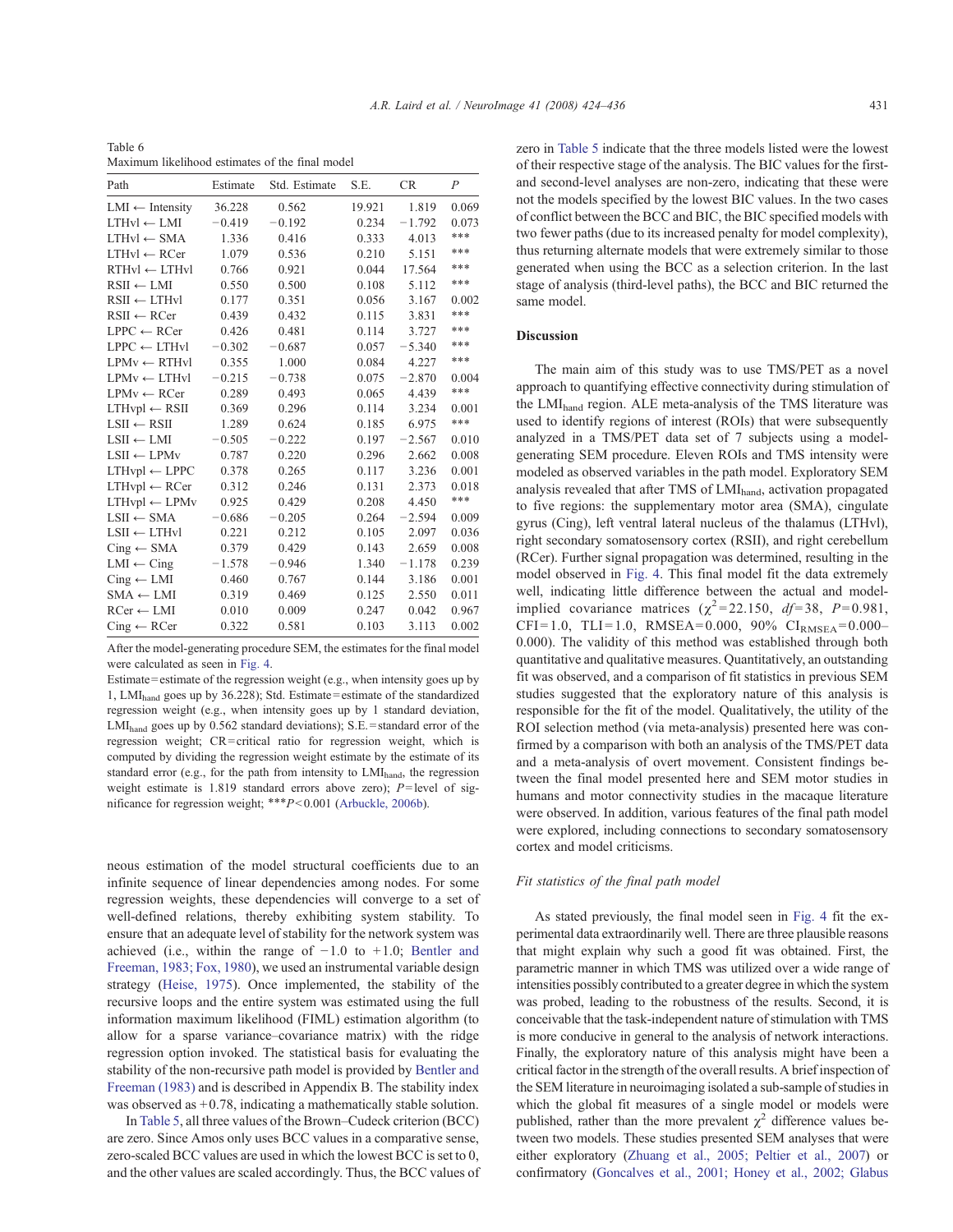et al., 2003; Erickson et al., 2005; Au Duong et al., 2005; de Marco et al., 2006), and examined a mixture of paradigms and subject groups. After comparing the reported model fit indices and experimental design factors for each paper, the first two possible explanations of the excellent degree of the results presented above were refuted. However, no hypothesis-driven models in the examined studies obtained fit statistics as good as those observed in the exploratory analyses. A reasonable interpretation is then that taking a data-driven approach to generate an optimal model is a more precise way to investigate effective connectivity. While this may seem a trivial conclusion, it is still a point that must be made, given the overwhelming preference in favor of testing a priori SEM models in neuroimaging data. More research is needed to determine if this is an accurate assessment of the data and the analysis method.

# Plausibility of  $LMI<sub>hand</sub>$  regions

Overall, excellent agreement was found between the TMS metaanalysis results and (1) the activation map for the 125% MT – Rest contrast in the TMS/PET data of 7 subjects, and (2) the meta-analysis results of voluntary right-finger tapping. In comparison to the 125%  $MT - Rest$  activation map, overlap was found in the  $LMI<sub>hand</sub>$ , LPPC, SMA, Cing, LPMv, LSII, LTHvpl, and RCer (Fig. 1). While the ROIs for SEM analysis could have been selected from the activation map alone, the meta-analysis approach provided a more defensible means of isolating nodes common to a larger group of subjects, thereby reducing variability due to imaging and analysis methods. In general, ROI selection is highly variable among SEM studies. Using metaanalysis as a technique for ROI selection provides a more standardized, less user-dependent strategy. Overlap between the metaanalysis results and the activation results indicates that the present TMS/PET data agree well with other reports in the literature, and gives greater confidence in the selection of motor regions.

Second, in the comparison between the TMS and finger tapping meta-analyses, overlap was seen in the LMI, LPPC, SMA, Cing, LPMv, LSII, LTHvl, and RCer (Fig. 2). Regions present in the TMS meta-analysis that were not observed in the finger tapping metaanalysis are arguably more strongly related to the somatosensory system (LTHvpl), and their omission can be attributed to laterality issues associated with right-handed finger tapping (RTHvl and RSII). Thus, with a few exceptions, the TMS network identified via metaanalysis agrees well with the network of voluntary motor function. These results confirm that the meta-analysis method of ROI selection was successful both in identifying the nodes stimulated with TMS and that these nodes are representative of general motor function.

### Plausibility of  $LMI_{hand}$  connections

The final model generated through exploratory path modeling includes a large number of both ROIs and loadings, which implies a level of complexity appropriate for a neural systems model. The presence of many of the observed paths in the final model have been confirmed in previous SEM studies of self-initiated and externally cued finger movements (Taniwaki et al., 2006) and visually guided motor grasping (Grafton et al., 1994), including various paths connecting left primary motor cortex (LMI), supplementary motor area (SMA), left ventral lateral nucleus of the thalamus (LTHvl), left ventral premotor cortex (LPMv), left ventral posterolateral nucleus of the thalamus (LTHvpl), and right cerebellum (RCer).

In addition to finding agreement between the final model presented here and other published SEM results of human neuroimaging data, agreement was also found between these results and the macaque literature. The connections in the final model were compared to the connectivity map of the FI<sub>arm</sub> region (the homologue of MIhand) (Karol and Pandya, 1971; Schmahmann and Pandya,  $2006$ ). In the present model, direct  $LMI<sub>hand</sub>$  connections were observed to the cingulate cortex, supplementary motor area, secondary somatosensory cortex (SII), thalamus, and cerebellum. Convergence exists between these connections and the connectivity of FI in the macaque (Schmahmann and Pandya, 2006), giving further support to the validity of these results. The complexity of the presented model of LMI connectivity is well supported by the macaque literature and likely provides a realistic model of motor system connectivity.

# LMI<sub>hand</sub> path model features

In the present model, five regions are directly modulated by LMIhand following TMS: SMA, Cing, LTHvl, RSII, and RCer (Fig. 3a, red paths). Thus, there were five nodes that did not receive immediate input from LMI<sub>hand</sub> and were thus not introduced into the model until later in the analysis. For example, left premotor cortex (LPMv) was introduced only after receiving input from the left ventral lateral nucleus of the thalamus (LTHvl) and right cerebellum (RCer). In addition, the left ventral posterolateral nucleus of the thalamus (LTHvpl) was introduced after receiving input from right secondary somatosensory cortex (RSII) and right cerebellum (RCer) (Fig. 3b, green paths). It is interesting to note that all possible nodes were introduced into the model during either the first- or second-level analyses, leaving no new nodes to be introduced in the third-level analysis.

At this point, it is unclear what functional significance can be attributed to the first-, second-, and third-level cascades. The hierarchical nature of the present method adds paths to the model in an iterative fashion, and this model progression is data-driven and guided by the search for the model yielding the best indices of model goodness and fit. It can be seen that the order in which some of these paths were added was merely based on the fact that a region cannot directly load onto another region until the first region receives a loading itself (e.g., LPPC  $\rightarrow$  LTHvpl is not added to the model until after the incoming paths to the LPPC are considered). However, one loading (LMI  $\rightarrow$  LSII) does not show up until the third-level paths are tested, despite the fact that this particular path was tested in the first-level cascade following LMI<sub>hand</sub> stimulation. It is unknown if the level of analysis ascribed to a loading is a function of the distance traveled from the site of stimulation, the strength of the connection, or the loading's relative influence in the entire network. For now, this issue remains open for exploration in future studies.

The loading of LMI<sub>hand</sub> onto RCer was small (standardized path coefficient= 0.009), but this path had a critical effect on the model as seen in the large number of second-level outgoing paths from cerebellum to RSII, Cing, LTHvl, LTHvpl, LPMv, and LPPC. Investigation of the total effects that each variable had on all the other variables in the model (McIntosh and Gonzales-Lima, 1994) revealed that the average total effects of the right cerebellum on all other variables was the largest in the entire model (average total effects= 0.308). Thus, in this model of  $LMI<sub>hand</sub>$  connectivity, it is evident that the right cerebellum is a major relay station for information from LMI<sub>hand</sub> to cortical and subcortical nodes in the network. This finding of the importance of the LMIhand to RCer connection, despite its small path coefficient, casts doubt on the practice of filtering out paths with small regression weights.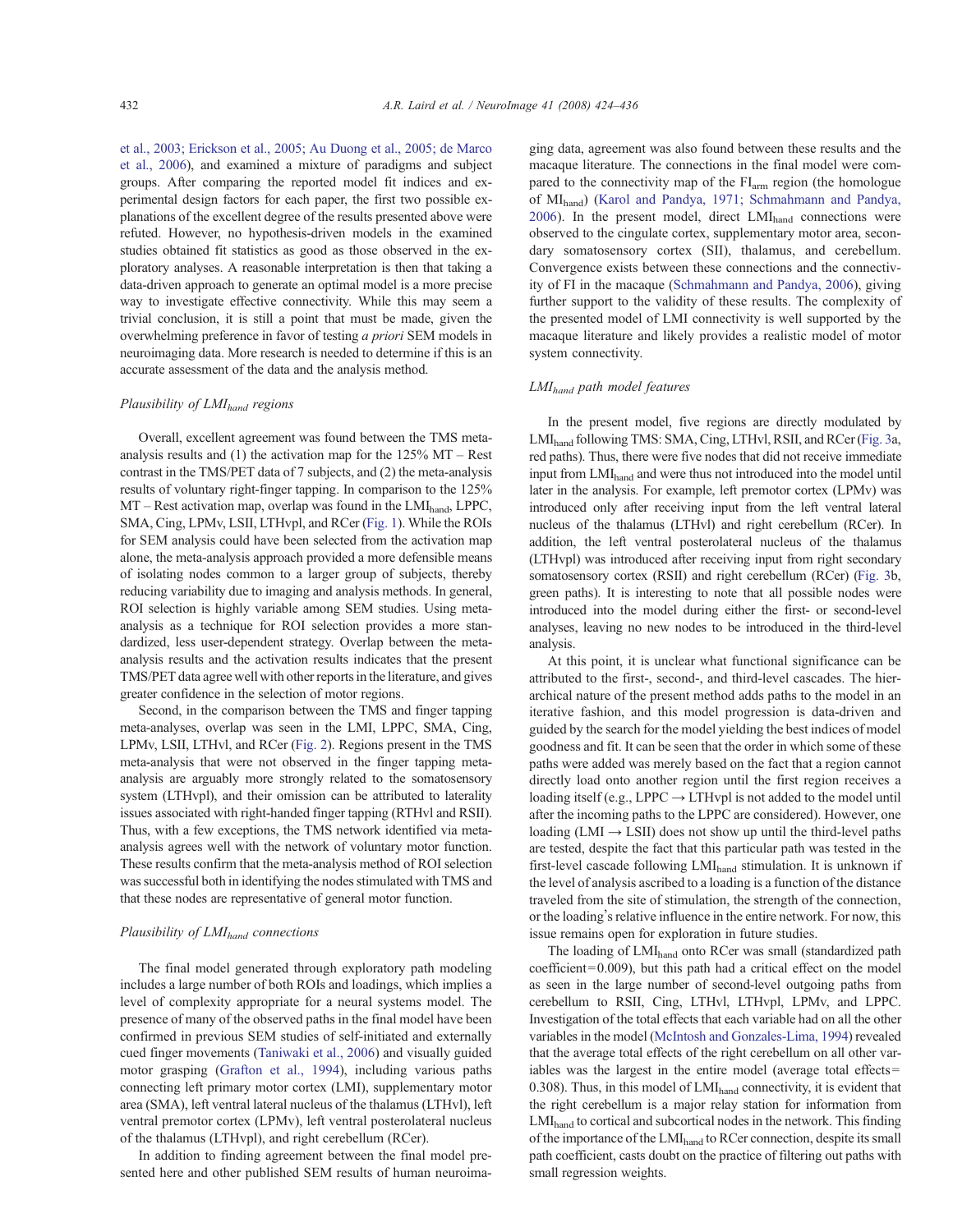Table 6 shows the standardized path coefficients for the loadings in the final model (Fig. 4). Note that several of these coefficients are not significant. Once the model-generating analysis was complete and no more additional loadings were suggested, the lower or insignificant regression weights (e.g., LMI to RCer) were not additionally filtered. To do so would have rendered the exploratory signal tracking procedure unsound. That is, since the goal was to track the TMS signal, once a connection was created it was necessary for future specification searches (e.g., the LMI to RCer loading was introduced during the first-level cascade and therefore was relevant to all five outgoing paths from the RCer determined in the second-level model).

In particular, Table 6 shows that the path from Intensity to LMI<sub>hand</sub> is not significant ( $P= 0.069$ ), yet it is clear that the data supports the inclusion of this path. To illustrate this, in the final model we labeled the Intensity → LMI connection as optional and tested the two candidate models. The model that included the connection obtained much lower BCC and BIC values (0.000 for both criteria) as compared to the model that omitted this path (BCC = 4.646 and BIC=3.239). In terms of the absolute and relative fit statistics, excluding this path resulted in a decrease in the fit of the data to the given model  $(P<0.981$  with the path, as compared to  $P<0.867$  without the path). Thus the data does support this path.

The regression weights (unstandardized  $=$  36.22, standardized  $=$ 0.562) were observed as being not statistically significant, but they are classified as being "large" (Cohen, 1988). Mathematically, the test of statistical significance is equal to the product of the effect size and the size of the study (sample size). Although the regression of LMI on Intensity was not statistically significant, the magnitude of the regression weight is practically important. For correlations, the effect size is the coefficient of determination  $(R^2)$  and indicates the variability in the model that can be predicted from the relationship between the two variables. The importance of the effect size in this case is evidenced by the regression path exhibiting a coefficient of determination of 0.3158. That is, 32% of the variability in the overall model was accounted for or explained by this single path. From a practical perspective, this effect is reasonable, considering the large physiological effect delivered to the site of stimulation (i.e., LMI) by the TMS coil. Thus, while the regression weights were found to be not statistically significant, this is a result of the small sample size, and not due to any weakness in the final model.

#### Path connections to secondary somatosensory cortex (SII)

In the final TMS connectivity model (Fig. 4),  $LMI<sub>hand</sub>$  is found to act directly upon both left and right secondary somatosensory cortex (SII). However, these two loadings are very different. LMI to RSII was added as a first-level path, right after LMI received input from TMS. During this stage of the analysis, the data did not support a connection from LMI to LSII. As mentioned previously, this path was not added until the third-level analysis. Between the first-level and third-level analyses, only one variable acted upon LMI: the cingulate gyrus. Thus, the LMI to LSII connection was only made possible after LMI received input from the cingulate cortex. This was also accompanied by a loading of RSII onto LSII. We hypothesize that the nodes in these interactions (LMI, RSII, LSII, and Cing) are particularly important in the LMI<sub>hand</sub> connectivity network. The LMI  $\rightarrow$  Cing  $\rightarrow$  LMI nonrecursive loop seems especially significant since the cingulate gyrus was found to have a direct effect only on LMI, and conversely, the only node to directly input LMI was the cingulate gyrus. Our interpretation of these observations is that the LMI/Cing feedback loop is of critical influence in the present network.

#### Model criticisms and limitations

There are three major criticisms of the final model. The first criticism is that this model does not include a variable for primary somatosensory cortex (SI). The aim here was to remain very strict in only extracting data from ROIs explicitly returned by the metaanalysis. The largest ALE cluster returned centered on left primary motor cortex (LMI), which was connected to a secondary cluster in BA 5 in posterior parietal cortex (LPPC). The results did reveal that activation of left SI was included in this large frontal–parietal cluster, contained in the zone bridging the primary motor cortex to PPC. However, since SI was not represented as a well-defined sub-cluster in the ALE results, it was not possible to include this region as a node in the path model. Hence, the coupled interaction between MI and SI was not dissociated using the current methodology.

The second major criticism of the model is that a second-level path was found from the left to the right ventral lateral nucleus of the thalamus, despite the fact that there is no known connection between these nuclei (Carpenter, 1985). There are two possible reasons why this path was generated: (1) these regions are located very close to each other in space, resulting in the acquisition of highly correlated data that is not representative of functionally connected regions; or (2) the LTHvl to RTHvl connection in the model is an indirect one, possibly modulated by an unknown variable not included in the existing network. Analysis of the total effects of each variable in the model initially suggested the former cause. That is, the effects of all other variables on both the LTHvl and RTHvl were nearly identical to each other, indicating that the two nodes received input more as a single entity rather than two distinct variables. However, close examination revealed that this occurred since RTHvl only received direct input from LTHvl. At this point, neither of the above reasons may be ruled out.

Thirdly, a similar criticism lies in the fact that the literature does not support a direct connection between LMI<sub>hand</sub> and contralateral secondary somatosensory area (RSII). This first-level path in the final model may also represent an indirect path modulated by an unknown ROI. A related explanation for the presence of this loading may be due to the fact that the effects of primary motor (MI) and primary sensory (SI) regions could not be dissociated. As the SII area receives both contralateral SI and SII input (Jones and Powell, 1969), the first-level path from LMI<sub>hand</sub> to RSII could simply be due to somatosensory input distributed to both hemispheres following stimulation with TMS. Typically, the connection from MI to ipsilateral SII has been discussed in primate literature, with no mention of a connection from MI to contralateral SII (Stepniewska et al., 1993; Schmahmann and Pandya, 2006). It has not been shown that RSII is physically connected to LMI<sub>hand</sub>.

Lastly, a potential limitation of this study lies in the selection of subject data. Data were analyzed in seven subjects who showed measurable PET response during TMS (i.e., the "cortical responder" group) (Fox et al., 2004, 2006). Data were omitted from the group of "cortical non-responders"  $(n=4)$ , who exhibited no significant PET activations during TMS at the site of stimulation (LMI) or any other regions. When comparing the responders and non-responders, the same average EMG response was observed in terms of the magnitude and latency of response. Further analysis of these subjects indicate that the absence of a cortical response to TMS was a real effect, not an artifact of statistical thresholding (Fox et al., 2004), and it has been hypothesized that this effect was due to direct stimulation of the exiting corticospinal axons, rather than MI gray matter (Fox et al., 2004, 2006). Thus, the non-responders remain a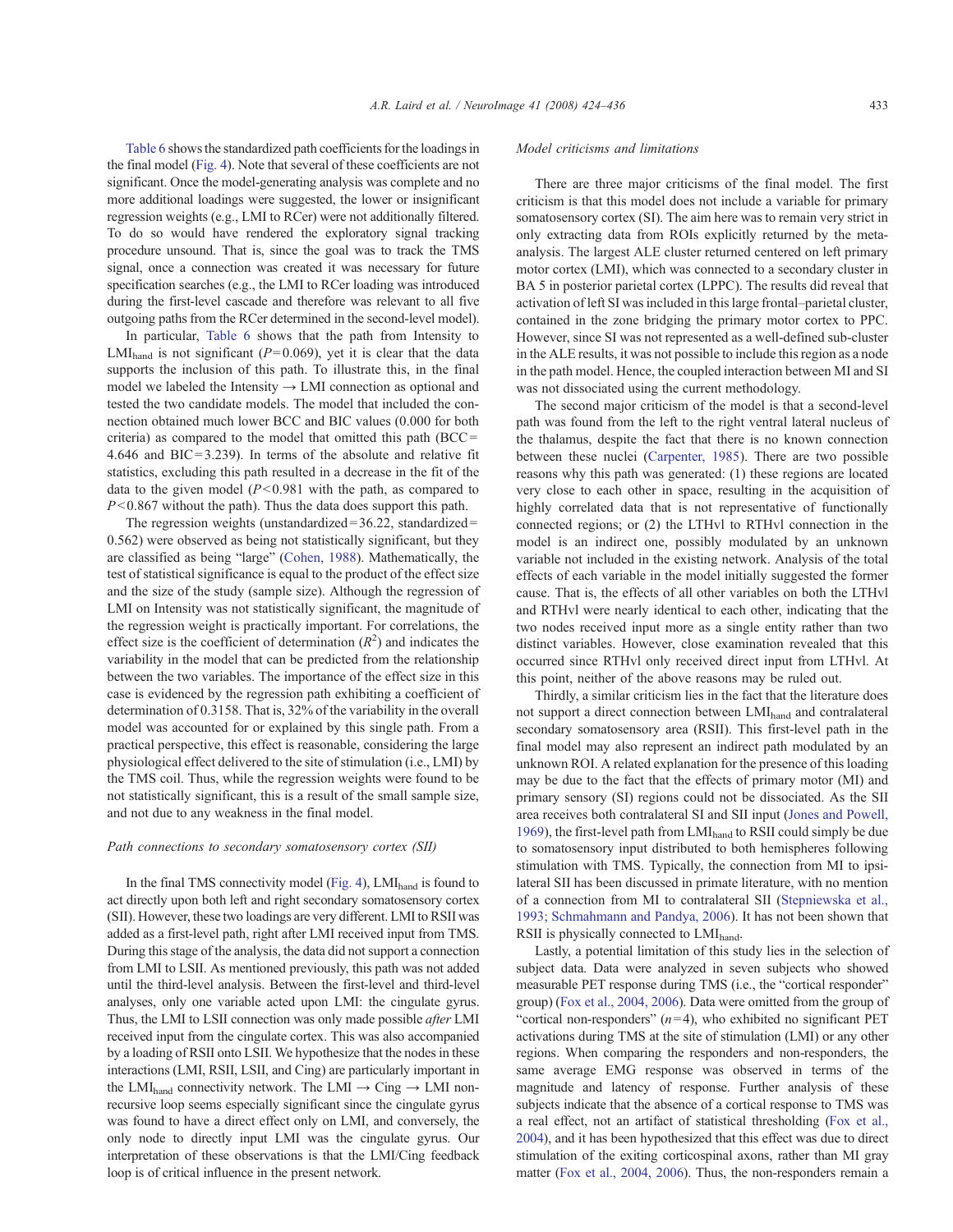perplexing group of subjects, particularly so since strong PET responses were observed during overt finger movement in this group. Inclusion of these subjects into the SEM analysis of responders would have confounded the results and rendered them difficult to interpret, since no difference in signal was detected between rest and TMS in the pre-specified ROIs. With this in mind, we chose to only analyze the responders as they revealed consistent, measurable responses during the given conditions. While it is clear that the lack of a PET-detected response during corticospinal excitation as shown by EMG is intriguing and would likely reveal connectivity differences between the responders and non-responders, this comparison was not possible due to lack of power  $(n=4)$ . In conclusion, the dichotomy of subject responses to TMS led to an overall bias in data selection. This selection, in turn, may possibly limit the conclusions drawn in this study, contributing to findings that cannot be extrapolated to the general population.

#### Future work

Applying SEM to TMS/PET data yielded insightful information on the effective connectivity of LMI<sub>hand</sub>. We feel that this technique holds great promise for further studies of effective connectivity. However, at this point, it is unclear how generalizable the results are. For example, it is unknown if any of the network connections determined in the path model are similar to the connections at work during the performance of a functional task. Future studies will involve testing the model presented in Fig. 4 in task-dependent data, such as right-handed finger tapping. Alternatively, while the model generated here included contributions from TMS data acquired over a range of intensities, this analysis could be pursued on the individual conditions, either above or below motor threshold (i.e., with and without overt movement). This type of analysis might prove valuable in dissociating the relative roles of proprioception and efference copy within the sensorimotor system. Lastly, it would be interesting to apply this exploratory analysis technique to data in which other nodes in the network were stimulated, such as the supplementary motor area, secondary somatosensory cortex, or premotor regions.

# **Conclusions**

In this study,  $H_2^{15}O$  PET data were acquired during stimulation of the hand region of the primary motor cortex (LMI<sub>hand</sub>) using transcranial magnetic stimulation (TMS). The data were analyzed using structural equation modeling (SEM) in order to study the effective connectivity of the human motor system during taskindependent stimulation. It was determined that meta-analysis of the existing literature using activation likelihood estimation (Turkeltaub et al., 2002; Laird et al., 2005a) yielded plausible regions of the motor system in an unbiased fashion. These regions were modeled in TMS/PET data using a model-generating path analysis procedure. The resulting hierarchical model fit the data extremely well, which, based on an inspection of similar studies, may be due to the exploratory nature of the analysis. Overall, the plausibility of the brain ROIs and path connections was substantiated in the human and macaque literature. In the final path model, it was determined that the LMI<sub>hand</sub> to right cerebellum (RCer) loading was critically important to the network interactions, despite the small path coefficient for this loading. This finding casts doubt on the practice of filtering out paths with small regression weights. Lastly, a strongly influential feedback loop was observed between LMI<sub>hand</sub> and the cingulate gyrus (Cing).

#### Acknowledgments

The authors wish to thank Dr. Baxter P. Rogers of Vanderbilt University for his insightful discussions of path modeling and Suzanne T. Witt for her contributions to the finger tapping metaanalysis. This work was supported by the Human Brain Project of the NIMH (R01-MH074457-01A1; PI= Peter Fox). MDC was supported by the National Institute on Deafness and other Communication Disorders (F32DC009116).

### Appendix A. Instrumental variables

To address the challenge of estimating stable and reliable structural coefficients within the context of non-recursive or interdependent systems path analytic modeling, the guidelines for using an instrumental variable (e.g., TMS intensity) were followed as offered by Heise (1975, pp. 160–161).

- A. A variable,  $X$  (e.g., TMS intensity), is an *instrument* for  $Y$  (e.g., LMI<sub>hand</sub>) in the non-recursive relationship  $Y$  (e.g., LMI <sub>hand</sub>)  $\rightarrow$  Z (e.g., Cing) if
	- (a)  $X$  has no direct effect on  $Z$ ;

(b)  $X$  does affect  $Y$ , either directly or through an intervening variable that has no direct effect on Z;

- (c) neither  $Y$  or  $Z$  has a direct or indirect effect on  $X$ ;
- (d) no unspecified factor jointly affects  $X$  and  $Z$  and, in general,  $X$  is uncoordinated with the disturbances (i.e., errors) of Z.
- B. A variable,  $X'$ , that is only correlated with Yalso is an *instrument* for the  $Y \rightarrow Z$  relationship providing it fulfills conditions (a), (c), and (d) above.

# Appendix B

The application of linear structural equations to our data consisted of equations in random vectors of the form attributed to Bentler and Freeman (1983):

$$
\eta = B\eta + \Gamma\xi + \varsigma \tag{B1}
$$

where B is the square of the coefficient matrix for the structural "direct" effects of endogenous variables,  $\eta$ , on each other,  $\Gamma$  is the coefficient matrix for the direct effects of exogenous variables, ξ, on endogenous variables, and  $\varsigma$  is a residual error vector (Joreskog and Sorbom, 1981).

Using algebraic manipulation and substituting the right hand side of Eq. (B1) for  $\eta$ , we have:

$$
\eta = B^2 \eta + (I + B)(\mathbf{T}\xi + \varsigma) \tag{B2}
$$

Substituting (B1) into (B2), yields

$$
\eta = \mathbf{B}^3 \eta + \left(\mathbf{I} + \mathbf{B} + \mathbf{B}^2\right) \left(\Gamma \xi + \varsigma\right) \tag{B3}
$$

Performing this operation  $k$  times yields

$$
\eta = \mathbf{B}^k \eta + \left(\mathbf{I} + \mathbf{B} + \mathbf{B}^2 + \cdots + \mathbf{B}^{k-1}\right) (\Gamma \zeta + \zeta) \tag{B4}
$$

In (B4), the coefficient matrix  $B^k$  represents the "indirect" effects of length  $k$  for endogenous variables on each other. Since  $k$  is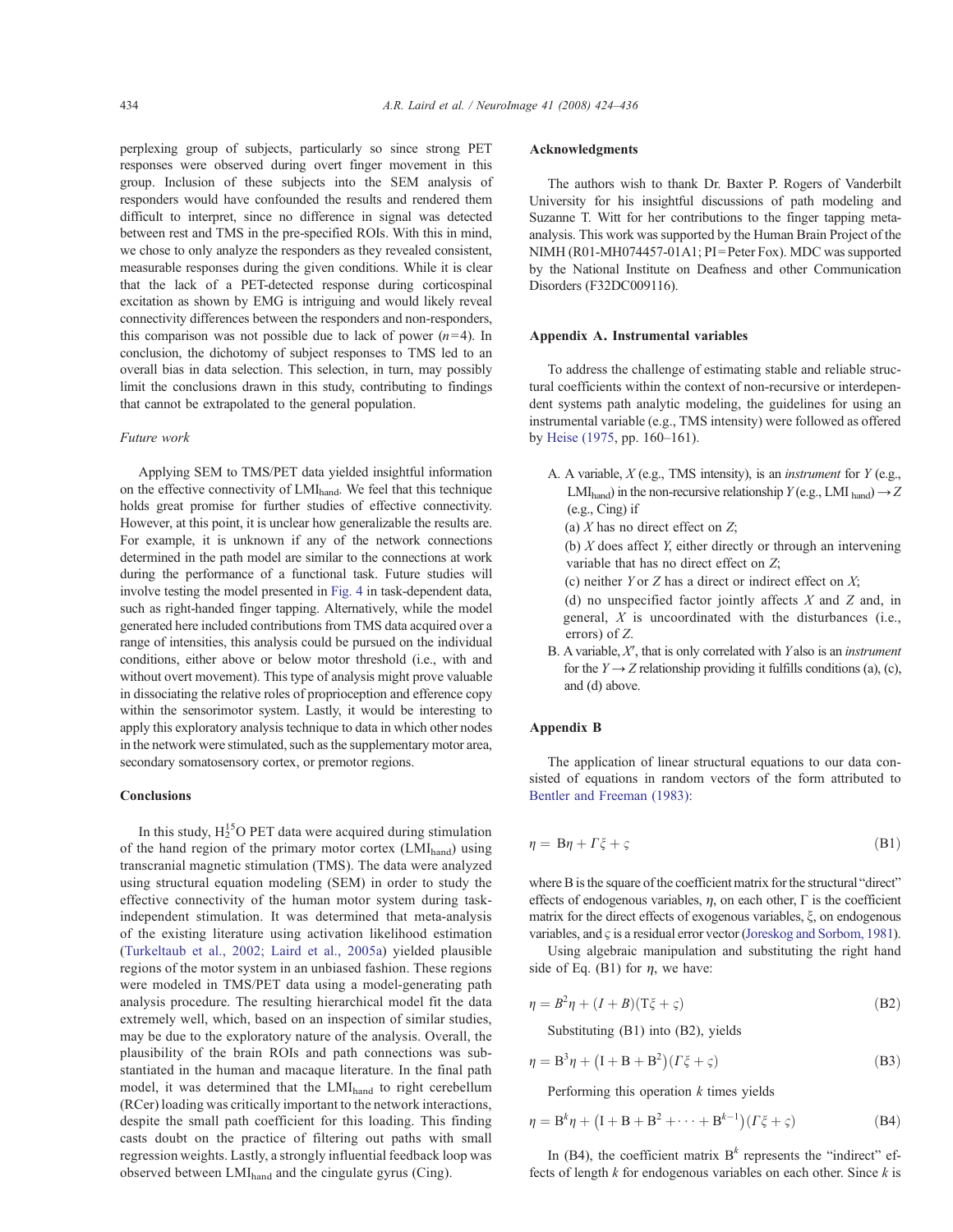arbitrary, the ultimate effect of endogenous variables on endogenous variables is given by  $B^k$  as k gets arbitrarily large. The ultimate effect of exogenous variables on endogenous variables is given by  $(I + B \cdots + B^{k-1})$ r, as k gets arbitrarily large. In the case of the effects of endogenous variables on each other, the total effect is defined by the sum  $B + B^2 + B^3 + B^k$  [from (B1), (B2), (B3), and (B4)] as k gets arbitrarily large. In the case of the effects of exogenous variables on endogenous variables, the total effect is defined as the ultimate effect. If these effect matrices "converge" to specific matrices, the system is termed "stable." Further, a square matrix B is called convergent (Ben-Israel and Greville, 1974) if

$$
B^k \to 0 \quad \text{as} \quad k \to \infty \tag{B5}
$$

And a matrix is "convergent" if and only if the absolute value of the largest eigenvalue is less than 1, i.e.,

$$
\rho(B) < 1 \tag{B6}
$$

#### References

- Aoki, T., Tsuda, H., Takasawa, M., Osaki, Y., Oku, N., Hatazawa, J., Kinoshita, H., 2005. The effect of tapping finger and mode differences on cortical and subcortical activities: a PET study. Exp. Brain Res. 160, 375–383.
- Arbuckle, J.L., 2006a. Amos (Version 7.0) [Computer Program]. SPSS, Chicago, IL.
- Arbuckle, J.L., 2006b. Amos 7.0 User's Guide. SPSS, Chicago, IL.
- Au Duong, M.V., Boulanouar, K., Audoin, B., Treseras, S., Ibarrola, D., Malikova, I., Confort-Gouny, S., Celsis, P., Pelletier, J., Cozzone, P.J., Ranjeva, J.P., 2005. Modulation of effective connectivity inside the working memory network in patients at the earliest stage of multiple sclerosis. NeuroImage 24, 533–538.
- Ben-Israel, A., Greville, T.N.E., 1974. Generalized Inverses: Theory and Applications. Wiley, New York, NY.
- Bentler, P.M., Freeman, E.H., 1983. Tests for stability in linear structural equation systems. Psychometrika 48, 143–145.
- Bestmann, S., Baudewig, J., Siebner, H.R., Rothwell, J.C., Frahm, J., 2004. Functional MRI of the immediate impact of transcranial magnetic stimulation on cortical and subcortical motor circuits. Eur. J. Neurosci. 19, 1950–1962.
- Blinkenberg, M., Bonde, C., Holm, S., Svarer, C., Andersen, O., Paulson, B., Law, I., 1996. Rate dependence of regional cerebral activation during performance of a repetitive motor task: a PET study. J. Cereb. Blood Flow Metab. 16, 794–803.
- Bohning, D.E., Pecheny, A.P., Epstein, C.M., Speer, A.M., Vincent, D.J., Dannels, W., George, M.S., 1997. Mapping transcranial magnetic stimulation (TMS) fields in vivo with MRI. NeuroReport 8, 2535–2538.
- Bollen, K., 1989. Structural Equations With Latent Variables. Wiley, New York, NY.
- Brett, M., 1999. The MNI Brain and the Talairach Atlas. Cambridge Imagers, Cambridge, UK. http://www.mrc-cbu.cam.ac.uk/Imaging/mnispace. html.
- Bullmore, E., Horwitz, B., Honey, G., Brammer, M., Williams, S., Sharma, T., 2000. How good is good enough in path analysis of fMRI data? NeuroImage 11, 289–301.
- Calautti, C., Serrati, C., Baron, J.C., 2001. Effects of age on brain activation during auditory-cued thumb-to-index opposition: A positron emission tomography study. Stroke 32, 139–146.
- Carpenter, M.B., 1985. Core Text of Neuroanatomy, 3rd ed. Williams & Wilkins, Baltimore, MD.
- Catalan, M.J., Ishii, K., Honda, M., Samii, A., Hallett, M., 1999. A PET study of sequential finger movements of varying length in patients with Parkinson's disease. Brain 122 (Pt 3), 483–495.
- Cohen, J., 1988. Statistical Power Analysis for the Behavioral Sciences, 2nd ed. Lawrence Erlbaum, Inc., Hillsdale, NJ, p. 287.
- de Marco, G., de Bonis, M., Vrignaud, P., Henry-Feugeas, M.C., Peretti, I., 2006. Changes in effective connectivity during incidental and intentional perception of fearful faces. NeuroImage 30, 1030–1037.
- Denslow, S., Lomarev, M., George, M.S., Bohning, D.E., 2005. Cortical and subcortical brain effects of transcranial magnetic stimulation (TMS) induced movement: an interleaved TMS/functional magnetic resonance imaging study. Biol. Psychiatry 57, 752–760.
- Erickson, K.I., Ringo Ho, M.H., Colcombe, S.J., Kramer, A.F., 2005. A structural equation modeling analysis of attentional control: an eventrelated fMRI study. Brain Res. Cogn. Brain Res. 22, 349–357.
- Fox, J., 1980. Effect analysis in structural equation models. Soc. Methods Res. 9, 3–28.
- Fox, P.T., Raichle, M.E., 1984. Stimulus rate dependence of regional cerebral blood-flow in human striate cortex, demonstrated by positron emission tomography. J. Neurophysiol. 51, 1109–1120.
- Fox, P.T., Lancaster, J.L., 2002. Mapping context and content: the BrainMap model. Nat. Rev., Neurosci. 3, 319–321.
- Fox, P., Ingham, R., George, M.S., Mayberg, H., Ingham, J., Roby, J., Martin, C., Jerabek, P., 1997. Imaging human intra-cerebral connectivity by PET during TMS. NeuroReport 8, 2787–2791.
- Fox, P.T., Narayana, S., Tandon, N., Sandoval, H., Fox, S.P., Kochunov, P., Lancaster, J.L., 2004. Column-based model of electric field excitation of cerebral cortex. Hum. Brain Mapp. 22, 1–14.
- Fox, P.T., Narayana, S., Tandon, N., Fox, S.P., Sandoval, H., Kochunov, P., Capaday, C., Lancaster, J.L., 2006. Intensity modulation of TMSinduced cortical excitation: primary motor cortex. Hum. Brain Mapp. 27, 478–487.
- Gelnar, P.A., Krauss, B.R., Sheehe, P.R., Szeverenyi, N.M., Apkarian, A.V., 1999. A comparative fMRI study of cortical representations for thermal painful, vibrotactile, and motor performance tasks. Neuroimage 10, 460–482.
- Glabus, M.F., Horwitz, B., Holt, J.L., Kohn, P.D., Gerton, B.K., Callicott, J.H., Meyer-Lindenberg, A., Berman, K.F., 2003. Interindividual differences in functional interactions among prefrontal, parietal and parahippocampal regions during working memory. Cereb. Cortex 13, 1352–1361.
- Goncalves, M.S., Hall, D.A., Johnsrude, I.S., Haggard, M.P., 2001. Can meaningful effective connectivities be obtained between auditory cortical regions? NeuroImage 14, 1353–1360.
- Grafton, S.T., Sutton, J., Couldwell, W., Lew, M., Waters, C., 1994. Network analysis of motor system connectivity in Parkinson's disease: modulation of thalamocortical interactions after pallidotomy. Hum. Brain Mapp. 2, 45–55.
- Heise, D.R., 1975. Causal Analysis. John Wiley & Sons, New York, NY.
- Hershberger, S., Marcoulides, G., Parramore, M., 2003. In: Pugesek, B.H., Tomer, A., von Eye, A. (Eds.), Structural Equation Modeling: Applications in Ecological and Evolutionary Biology. Cambridge University Press, New York, NY, pp. 3–41.
- Honey, G.D., Fu, C.H.Y., Kim, J., Brammer, M.J., Croudace, T.J., Suckling, J., Pich, E.M., Williams, S.C.R., Bullmore, E.T., 2002. Effects of verbal working memory load on corticocortical connectivity modeled by path analysis of functional magnetic resonance imaging data. NeuroImage 17, 573–582.
- Ilmoniemi, R.J., Virtanen, J., Ruohonen, J., Karhu, J., Aronen, H.J., Naatanen, R., Katila, T., 1997. Neuronal responses to magnetic stimulation reveal cortical reactivity and connectivity. NeuroReport 8, 3537–3540.
- Joliot, M., Crivello, F., Badier, J.M., Diallo, B., Tzourio, N., Mazoyer, B., 1998. Anatomical congruence of metabolic and electromagnetic activation signals during a self-paced motor task: a combined PET-MEG study. Neuroimage 7, 337–351.
- Joliot, M., Papathanassiou, D., Mellet, E., Quinton, O., Mazoyer, N., Courtheoux, P., Mazoyer, B., 1999. FMRI and PET of self-paced finger movement: comparison of intersubject stereotaxic averaged data. Neuroimage 10, 430–447.
- Jones, E.G., Powell, T.P., 1969. Connexions of the somatic sensory cortex of the rhesus monkey: II. Contralateral cortical connexions. Brain 92, 717–730.